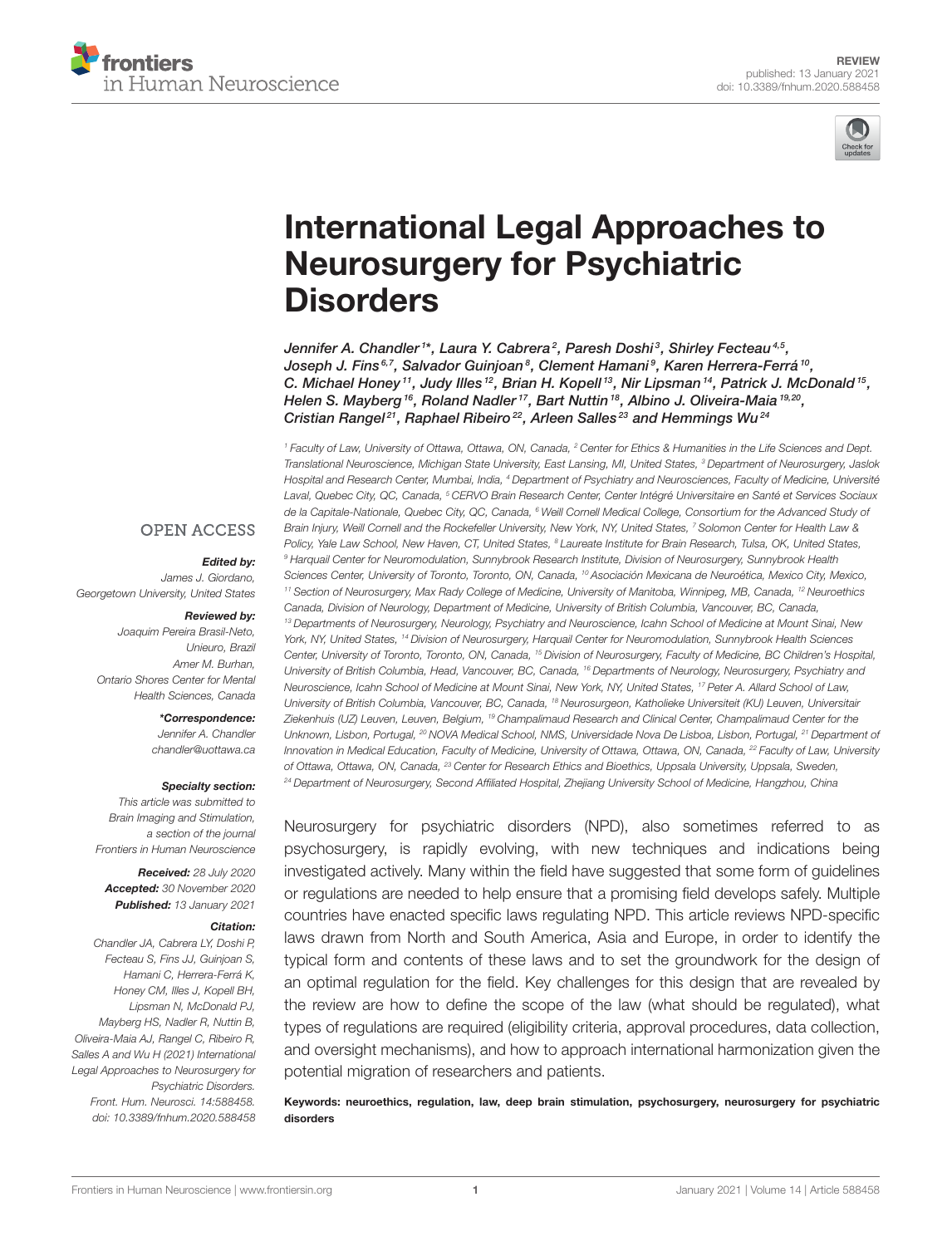# INTRODUCTION

The history of neurosurgery for psychiatric disorders (NPD) is one of extremes running from celebration and expanded use to backlash and public condemnation. António Egas Moniz was awarded the 1949 Nobel Prize for the prefrontal leucotomy, and a form of this, known more often as the lobotomy, was pursued particularly but not exclusively in the US until the late 1960s. At this point, the availability of effective antipsychotic drugs, along with changes in social attitudes to psychiatry, the rise of the civil rights movement, and concerns about the application and side effects of the lobotomy all contributed to a strong shift away from what was then usually called psychosurgery [\(Pressman,](#page-18-0) [1998;](#page-18-0) [Robison et al., 2012;](#page-18-1) [Caruso and Sheehan, 2017\)](#page-17-0). Cultural products such as Suddenly Last Summer [\(Williams, 1958;](#page-18-2) Spiegel and Mankiewicz, [1959\)](#page-18-3), One Flew over the Cuckoo's Nest [\(Kesey,](#page-18-4) [1962;](#page-18-4) [Douglas et al., 1975\)](#page-17-1), and Hombre Mirando al Sudeste [\(Pflaum et al., 1986\)](#page-18-5) reflect different societies' concerns in the 1960s to 1980s with the role of psychiatry, physical treatments involving the brain, and state control of behavior. An unusual law reflecting this kind of concern is the Utah Code provision stating that it is a criminal offense to give psychiatric treatment, including "lobotomy or surgery" to any person "for the purpose of changing his concept of, belief about, or faith in God"[1](#page-1-0).

During this period of controversy, the US National Commission for the Protection of Human Subjects of Biomedical and Behavioral Research conducted an evaluation of psychosurgery (1977). The National Commission, also known for the (United States National Commission for the Protection of Human Subjects of Biomedical Behavioral Research, [1979\)](#page-18-6), issued a generally favorable report and provided guidelines for the ethical use and regulation of psychosurgery [\(Fins, 2003\)](#page-17-2). Also in this period, multiple legal jurisdictions enacted their own laws that specifically regulate NPD. These laws often used the term psychosurgery, and some defined the term to include non-ablative interventions such as deep brain stimulation (e.g., Ontario, Canada). In some jurisdictions, NPD-specific laws have been recently amended, demonstrating continued regulatory interest in the topic. However, many locations do not have NPDspecific laws, leaving the field of practice to be regulated under general laws pertaining to medicine [e.g., Mexico, Argentina, Manitoba (Canada)].

Today, brain interventions intended to restore functions that are disrupted in psychiatric conditions are rapidly evolving. The technologies available, and the scope of targeted medical conditions potentially suitable for these interventions, are expanding swiftly. Rapid technological evolution presents a major challenge for legal systems. Poorly designed laws may impede or distort that evolution, and may also fail to achieve their key objectives of, for example, protecting the interests of vulnerable patients, promoting the public interest, and encouraging beneficial innovation. Another challenge for

<span id="page-1-0"></span><sup>1</sup>Utah Code § 17-43-308. This code provision remains intact after this section was amended in 2018. An interesting problem of legal interpretation arises in the case of mental disorders displaying religiously-oriented symptoms. Would treatment of the condition run afoul of the criminal legal restriction?

democratic legal systems is how to ensure that the perspectives and experiences of a broad range of stakeholders are reflected in the compromises that are struck in the eventual laws (statutes, regulations, and common law). The interests of patients, caregivers, researchers, medical practitioners, device manufacturers, and the public may diverge, and the laws adopted must appropriately balance these interests, although structural and political factors mean that certain interests may dominate.

The existing legal frameworks are patchy and have failed to keep up with scientific, technological and social change. The scope of applicability of the existing NPD-specific laws is often unclear and many are partly obsolete, reflecting old science, methods of intervention and social currents of decades past. The laws also reflect mind-brain dualism, with many restricted to interventions to treat mental illnesses, while excluding similar interventions intended to treat what are categorized instead as neurological or brain illnesses. The international discussion amongst clinical experts recognizes a need for some form of guidelines for the field [\(Wu et al., 2012;](#page-19-0) [Nuttin et al., 2014;](#page-18-7) Bari et al., [2018;](#page-17-3) [Doshi et al., 2019\)](#page-17-4). Occasional calls for mandatory forms of regulation have been made by members of the relevant clinical community [\(Wu et al., 2012;](#page-19-0) [Visser-Vandewalle, 2014\)](#page-18-8).

Rules come in many forms, both legal and non-legal. Consensus guidelines produced by authoritative professional bodies, policies adopted by hospitals or medical regulators, and self-regulatory procedures created by groups of medical practitioners are examples of rules that may guide practice even though they do not constitute formal legal rules and principles developed by judges or enacted by government bodies. Each of these forms has pros and cons in terms of the ease with which they may be prepared and amended over time, their enforceability, their geographical applicability, and other features. It is not immediately clear which form would be best suited to regulating NPD, and different approaches may be preferable depending upon the type of intervention and the particular society and legal culture. In some jurisdictions clinicians have created forms of self-regulation. For example, psychiatrists and neurosurgeons in the Netherlands formed a review board in the 1970s that went on to review cases from Belgium and the Netherlands. It was endorsed by the Dutch Health Council as a "good example of self-regulation" (Cosyns et al., [1994\)](#page-17-5). This body continues to operate [\(Gabriëls et al., 2008\)](#page-17-6). Cultures and jurisdictions may also differ in their views of what those regulations should say–reflecting variation in underlying conceptual and ethical views as well as the social and economic realities that shape regional reactions to NPD.

Against this backdrop, six key questions are raised:

(1) Is there a need for specific rules addressing NPD, or can this be left to more general rules applicable to medical practice and research, and/or to mental health legislation?

If specific rules addressing NPD are needed, then:

(2) Which forms of current and anticipated intervention require specific rules (i.e., is "NPD" as a category for regulation too broad or narrow a target)?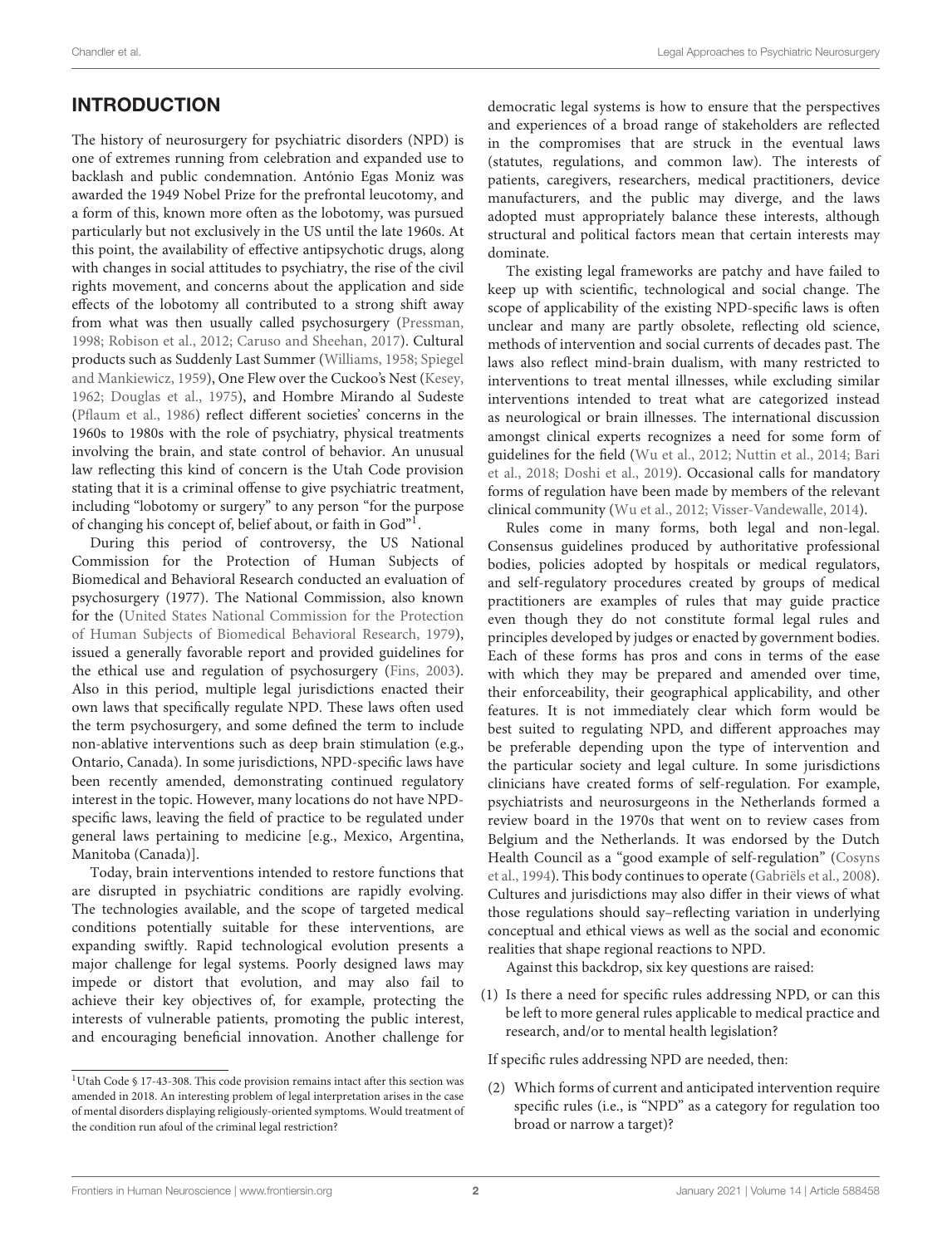- (3) Should the rules be the same for all forms of NPD, or is a different approach appropriate for particular interventional techniques (e.g., ablative or not, requiring surgical incision or not, investigational or established), indications, patient populations (e.g., children, incapable adults, or other vulnerable populations such as institutionalized people)?
- (4) What form should the rules take (e.g., legal statutes, professional guidelines) and what form of oversight and enforcement is best (e.g., oversight committees, licensing bodies or tribunals; prior authorization of procedures or ex post reporting; advisory or mandatory decisions)?
- (5) What issues should the rules address (e.g., eligibility of patients, consent procedures, reporting requirements, training and suitability of medical personnel or centers)?
- (6) Should these rules be harmonized across different legal jurisdictions? To what extent is this possible, and what is the optimal process to achieve this?

We do not attempt to answer all of these questions in this article. Instead, we set the groundwork for answering them by offering a structured overview and assessment of existing legislation that specifically addresses NPD from a range of international jurisdictions. The overview illustrates the kinds of rules, procedures and enforcement mechanisms that have been enacted, and offers commentary on their current adequacy.

# METHOD AND LIMITATIONS

### **Objective**

The objective of this work is to examine a selection of NPDspecific legislation enacted around the world, and to consider the strengths and weaknesses of the approaches taken in those laws.

# Data Collection

Legal systems vary greatly around the world, encompassing the civilian (i.e., Roman) tradition, common law tradition, customary and religious law, and mixed systems. We focus on primary legislative texts (e.g., statutes, codes, and decrees) enacted by government bodies as opposed to judicial decisions or doctrine. We took a three-tiered approach to selecting legislation for consideration in this study. First, drawing on the legal expertise within the authorship group, we conducted a comprehensive search for NPD-specific legislation in Canada (13 provinces and territories) and the United States (50 states). In a second step, we broadened this inquiry by searching the laws of certain Western Commonwealth countries (Australia, New Zealand, Ireland, Scotland, and England). We selected these because these countries reflect a common law tradition consistent with the legal expertise of the primary author. Finally, we drew on the full group of co-authors who collectively represent eight countries in South Asia, East Asia, South America, North America and Europe to help us to find legislation from their jurisdictions. This three-stage effort at data collection furnished a robust crosssection of statutes from which to comment on some of the ways that NPD legislation has been approached, but it does not necessarily represent all NPD-specific legislation that may exist around the world.

### Analysis

We employed several analytical methods in this work. First, the rules of statutory interpretation includes principles according to which the meaning of the written text and its application in concrete scenarios is determined [\(Solan, 2010\)](#page-18-9). In interpreting the statutes, we relied primarily on the "plain meaning" of the words used, as well as the inclusion of definitional or interpretive aids within the statutes themselves, and the placement of the provisions within the broader structure of the statute. Second, we conducted a thematic qualitative legal analysis, organizing the contents of the statutes into themes that we found to be repeated across multiple statutory examples. We took note of unusual approaches as well, given our interest in capturing a range of potential approaches to regulating NPD. Our author group included international and interdisciplinary representation from clinical neuroscience, psychiatry, neurosurgery, neurology and neuroethics, and we evaluated the statutory language in light of this medical and scientific expertise to determine the suitability of the statutory language to the field and its potential future evolution.

### Results and Presentation

Our analysis revealed several cross-cutting themes raised by most or all of the examples of NPD-specific statutes considered here. We organized these as follows: (1) definition of the field and scope of the law (section Legal Definitions of NPD), (2) specific rules prescribed for the field (sections Regulations–Prohibitions Applying to Certain Procedures or Populations, Regulations–Independent Approval Procedures, and Regulations–Data Collection Requirements). The international and interdisciplinary authorship group also identified certain matters that were not addressed in the statutes we considered; we decided to include discussion of those following the summary of the statutes we examined (sections Experimental Forms of NPD and Regulatory Variation and the International Movement of Patients).

### **Limitations**

A limitation of this work is that we cannot provide a comprehensive picture of all of the law related to NPD around the world or within any one jurisdiction, each of which has its own legal structure and broader body of laws that may apply concurrently with any NPD-specific laws. In addition, each jurisdiction has its own principles of legal interpretation, and judicial decisions interpreting the legislation, which we do not examine here. Therefore, our review should not be relied upon as an authoritative statement of the relevant law, which should be sought from locally licensed lawyers if needed. Instead we have collected a broad sample of NPD-specific laws around the world in order to identify patterns in these laws.

As we focus in detail on NPD-specific laws, we have not included laws regulating electroconvulsive therapy (ECT), although these also exist in many jurisdictions. Also we have focused solely on formal laws, and have not included consensus guidelines or any other forms of self-regulation.

Finally, many NPD procedures remain investigational, and so the rules applicable to medical research in human subjects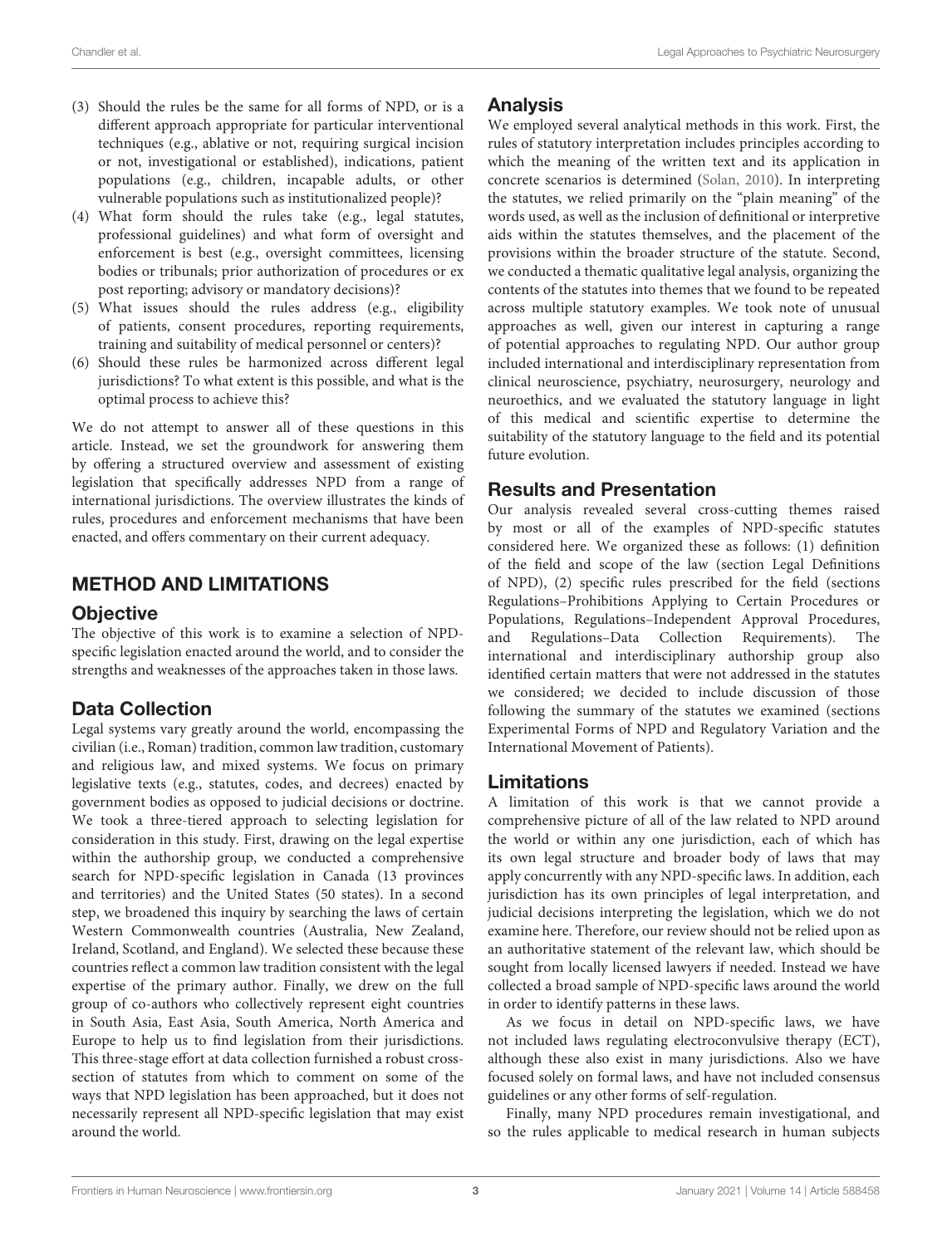would apply along with any NPD-specific laws. We do not review those rules here, and it is important to note that the NPD-specific laws usually ignore the distinction between interventions that constitute established therapies and those that remain experimental.

# LEGAL CHALLENGES POSED BY EVOLUTION IN PSYCHIATRIC **NEUROSURGERY**

The existing and potential future range of technologies available for neurosurgery and neuromodulation for psychiatric disorders is varied and rapidly evolving. This complicates an effort to determine when regulation is needed, what form of regulation is advisable, and how to define the scope of the laws. As will be discussed later, the laws that address specific psychiatric brain interventions focus primarily on one or more of the following: ablative neurosurgery, non-ablative surgical interventions such as deep brain stimulation (DBS), and electroconvulsive therapy (ECT). An important question is whether this focus is appropriate given the evolution in techniques of functional brain intervention. Here, we briefly survey the evolving range of techniques of psychiatric neurosurgery. Although not all of these would fit within the current laws governing NPD, it is important to consider the broader potential range of interventions in deciding on what the optimal law going forward would be.

Ablative neurosurgery can be performed using incisional and incision-less methods of accessing and lesioning targeted brain tissue [e.g., stereotactic radiosurgery, magnetic resonance image-guided laser interstitial thermal therapy (LITT) and magnetic resonance image-guided focused ultrasound thermal ablation (MRgFUS)] [\(Franzini et al., 2019\)](#page-17-7). Ablative procedures continue to be provided on a small scale for serious treatmentresistant psychiatric disorders such as major depressive disorder (MDD) and obsessive compulsive disorder (OCD) (e.g., anterior cingulotomy, capsulotomy) [\(Nuttin et al., 2014\)](#page-18-7). In most developed countries, NPD has shifted from ablative procedures to the neuromodulatory approach of DBS [\(Hariz and Hariz, 2013\)](#page-18-10), although this is not the case for resource-poor contexts where access to medication, psychotherapy, and more expensive DBS is limited [\(Nuttin et al., 2014\)](#page-18-7). DBS is being investigated for a broad and increasing range of neurological and psychiatric problems including MDD, OCD, addiction, Tourette's syndrome, eating disorders, pain, disorders of consciousness, aggression, post traumatic stress disorder (PTSD), and dementia [\(Nuttin et al.,](#page-18-11) [1999;](#page-18-11) [Mayberg et al., 2005;](#page-18-12) [Schiff et al., 2007;](#page-18-13) [Lee et al., 2019\)](#page-18-14). Other forms of psychiatric neuromodulation requiring surgical access include epidural and subdural stimulation (Tronnier and Rasche, [2013,](#page-18-15) p. 343). Surgical neuromodulation for [psychiatric](#page-18-16) conditions is not always applied directly to the brain but can also be delivered via the peripheral nervous system, as with vagus nerve stimulation. Multiple techniques for externally applied neuromodulation such as transcranial electric stimulation (tES) and transcranial magnetic stimulation (TMS) are now being explored. Some of these are in use clinically to treat certain psychiatric disorders and they are being actively explored for others [\(Cristancho et al., 2013;](#page-17-8) [George et al., 2013;](#page-17-9) Lefaucheur et al., [2017,](#page-18-16) [2020\)](#page-18-17). In the future, externally applied techniques may allow for the modulation of more precisely delimited structures deeper within the brain through electrical field interference [\(Grossman et al., 2017\)](#page-18-18) or low-intensity focused ultrasound [\(Di Biase et al., 2019\)](#page-17-10).

Another substantial technological change in neuromodulation is the move toward responsive or adaptive methods that monitor brain activity and deliver stimulation only when needed rather than continuously. This technique, known as responsive neurostimulation (RNS) is approved for adult epilepsy [\(FDA,](#page-17-11) [2020\)](#page-17-11), and is being explored for broader use. The integration of machine learning to optimize modulation algorithms, as well as the incorporation into the algorithms of a broad range of markers to identify the need for neuromodulation [\(Hell et al., 2019\)](#page-18-19) could produce more powerful, flexible, and complex neuroprostheses for the management of dysfunctional brain states.

Technological evolution may also cause some forms of treatment like psychotropic drug therapy that have not fallen within NPD laws in the past to fall within the scope of the laws. Methods to deliver drugs directly to the brain via a surgical approach (in a manner analogous to existing forms of intrathecal drug delivery) are possible in future [\(Fowler et al., 2020\)](#page-17-12), and when used to address psychiatric disorders would constitute a form of neurosurgery that would fall outside some existing legal definitions of NPD but within others.

All of this means that laws may become ambiguous, obsolete, overly broad or under-inclusive over time as methods of intervention change. This poses a significant challenge to designing appropriate and useful regulation.

Multiple factors are relevant to the question whether some form of regulation is required and if so what it should say. Factors relevant to the method of intervention include safety, reversibility, effectiveness, side effects, and practicality. While all ablative techniques are intended to produce irreversible brain lesions, non-incisional ablative techniques such as focused ultrasound or radiosurgery may avoid risks like infection that are associated with incisional techniques. Neuromodulation techniques differ in whether they (a) are general, diffuse or precisely targeted in their stimulatory effects, (b) are able to affect superficial brain tissue or deeper structures, (c) require surgical incisional access or are applied externally, (d) are applied directly to the brain or rather to the peripheral nervous system, and (e) are adaptive.

In addition to characteristics of the techniques, other factors are relevant to the need for regulation. The context in which the interventions are applied and the degree of vulnerability of the specific patient group will also be relevant to the need for additional legal protections. For example, the existing laws demonstrate concern with the use of NPD in young, incapable, involuntarily hospitalized, or imprisoned people.

The following review of NPD laws should be read with the evolving technological landscape in mind. The current laws raise multiple questions. For example, some laws apply the same restrictive rules to ablative NPD and non-ablative interventions like psychiatric DBS. While both involve surgical risks, they differ in their degree of reversibility and adaptability. Some laws capture only ablative NPD, but appear to leave out psychiatric DBS, which some may view as posing sufficient risks as to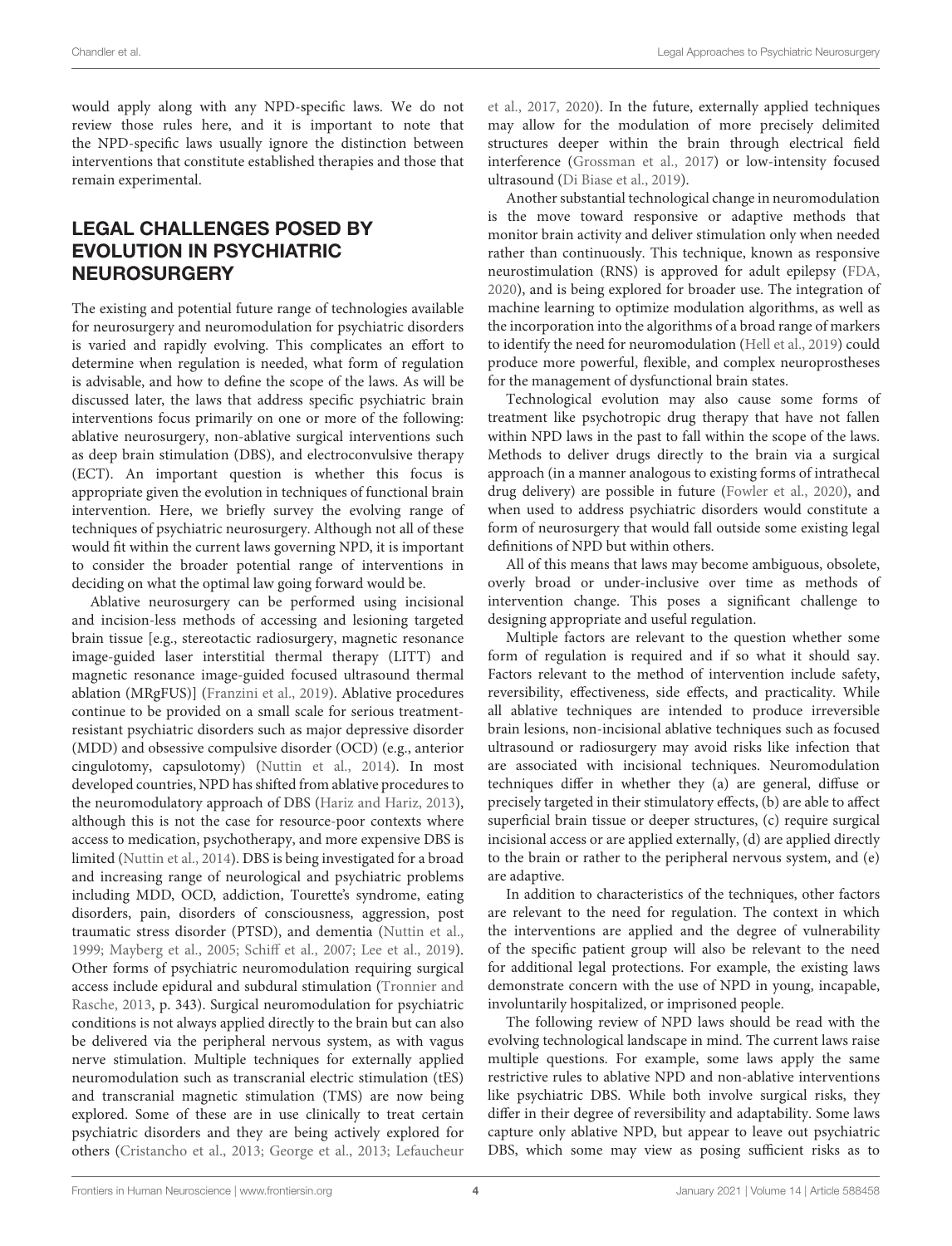require specific legal protections. Although we focus on NPD and psychosurgery laws in this article, we note that an analogous question pertains to externally applied neuromodulation. ECT is subject to specific laws in some jurisdictions (e.g., India; South Australia; Portugal), raising the question as to whether other more novel forms of non-invasive neuromodulation like tES or TMS should also be similarly regulated.

# EXISTING LAWS GOVERNING NPD

In this section, we provide examples of existing laws governing psychosurgery or NPD that are drawn from around the world. Many countries do not have NPD-specific laws, and instead regulate these procedures according to the general legal rules applicable to human subjects research, medicine and medical device regulation. Others have chosen to enact NPD-specific laws that cover some of these matters. Here we present the topics contained in these NPD-specific laws, noting and evaluating the range of approaches that are revealed on each topic.

### Legal Definitions of NPD

Legal definitions are selected for a particular reason—namely to make it clear when the law applies and when it does not. A central question in selecting a legal definition is why legal regulation is required. Once this is determined, the definition can be tailored to try to capture only those situations requiring that regulation and leaving others outside the law. Definitions can be specific and narrow, or more broad and general, with each approach posing particular problems.

One of the challenges with specific definitions is that they are easier to circumvent by selecting procedures that fall outside the definitions. Specific definitions are also risky for rapidly evolving fields, like NPD, as the laws can more quickly become obsolete. One can instead adopt a general definition, but this would bring other problems. First, a general definition tends to capture too much thus requiring the law to include a list of specific exceptions. Overly broad definitions can also harm rapidly evolving fields like NPD by imposing unnecessary regulation on advances that may not need to be regulated as strictly. There are regulatory techniques that allow for updating or clarification, and these vary in their level of bureaucratic delay and difficulty. On the other hand, a cautious pace of regulatory adaptation is not always a bad thing if it helps to avoid error or irresponsible haste, to identify unintended longer-term harms, or to accrue experience that supports beneficial innovation.

Obsolescence is a serious problem for statutes because they are usually difficult and time-consuming to amend. For this reason, many legal systems use delegated or subordinate legislation (often called regulations) which are more easily amended. The legislature delegates the authority to make these regulations to a specified body, setting out the scope of this delegated authority within the statute. For example, the law may state that psychosurgery includes or excludes those interventions listed in a particular regulation, which itself can be amended as needed. This is an approach that might permit a definition of NPD to be more easily changed from time to time, as needed.

### Existing Legislative Definitions of NPD

The existing laws typically use a three-part definition that describes psychosurgery as a set of (a) techniques used for a set of (b) included indications, but not for a set of (c) excluded indications. An example is offered by the province of Ontario (Canada) [s.49 (2)] [\(Mental Health Act R.S.O., 1990\)](#page-18-20), which defines psychosurgery as:

"any procedure that, by direct or indirect access to the brain, removes, destroys or interrupts the continuity of histologically normal brain tissue, or that inserts indwelling electrodes for pulsed electrical stimulation for the purpose of altering behavior or treating psychiatric illness, but does not include neurological procedures used to diagnose or treat organic brain conditions, intractable physical pain or epilepsy, if these conditions are clearly demonstrable."

Ontario's definition thus includes ablative neurosurgery (both incisional and incision-less techniques like radiosurgery) as well as forms of neuromodulation using implants. These techniques count as psychosurgery under the law only where they are used for specified purposes: altering behavior or treating psychiatric illness. They are not included if used to address organic brain conditions, intractable physical pain or epilepsy.

A less common definitional approach is to define the term for the purpose of the statute as any procedure listed in a subordinate regulation. Three jurisdictions that use subordinate regulations in various ways to define NPD are the United Kingdom and the states of Queensland and New South Wales in Australia.

Examples of legal definitions of NPD from around the world are included in **[Table 1](#page-5-0)**.

### Common Problems With the Existing Legislative **Definitions**

A particular problem in some legal definitions of NPD is the exclusion of interventions for "organic brain conditions." This reflects a problematic philosophical mind-brain dualism. First, if the goal of legislation is to protect vulnerable patients, it is not clear that a patient is any less vulnerable if there is a demonstrable organic or physical cause for their symptoms (e.g., neurodevelopmental conditions, dementia). Second, the nosological distinction between mental/behavioral and organic brain conditions is not a stable one, as the underlying neurobiology of mental disorders becomes better understood. Several psychiatric illnesses are now known to have structural, neurochemical and electrophysiological pathological substrates within the brain. Some conditions like Parkinson's disease are classified as neurological disorders yet involve not just motor symptoms, but also emotional and cognitive symptoms. It is difficult to understand why the treatment of the condition would fall outside NPD laws because of the Parkinson's disease diagnosis, and treatment of similar emotional and cognitive symptoms alone would fall within NPD laws in the absence of such a diagnosis. Finally, the distinction is conceptually muddled to begin with given that the symptoms of mental disorders can be understood simultaneously at the levels of the mind and the brain, and their causes might be a heterogeneous mixture of psychological, environmental, and intrinsic biological factors.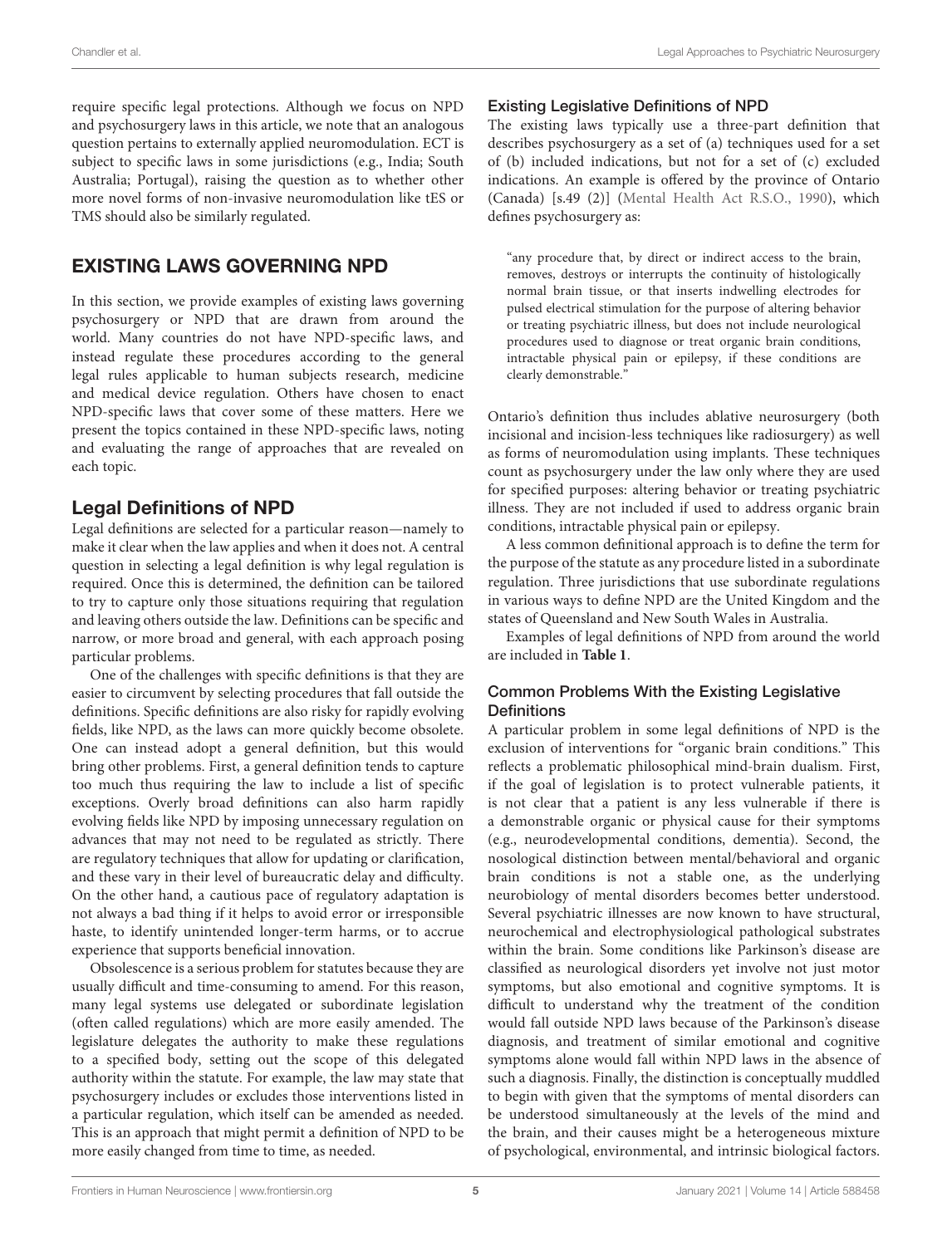### <span id="page-5-0"></span>TABLE 1 | Legislative definitions of NPD.

| Jurisdiction                   | <b>Technique</b>                                                                                                                                                                                                                                                                                                                                                                                                                                                                                                                                                                                                                      | <b>Included indications</b>                                                                                                                                                                                                                                                             | <b>Excluded indications</b>                                                                                                                                                                                                                                                                                                                                                                                                                                                          | Legal citation                                                                                                                                                                                   |
|--------------------------------|---------------------------------------------------------------------------------------------------------------------------------------------------------------------------------------------------------------------------------------------------------------------------------------------------------------------------------------------------------------------------------------------------------------------------------------------------------------------------------------------------------------------------------------------------------------------------------------------------------------------------------------|-----------------------------------------------------------------------------------------------------------------------------------------------------------------------------------------------------------------------------------------------------------------------------------------|--------------------------------------------------------------------------------------------------------------------------------------------------------------------------------------------------------------------------------------------------------------------------------------------------------------------------------------------------------------------------------------------------------------------------------------------------------------------------------------|--------------------------------------------------------------------------------------------------------------------------------------------------------------------------------------------------|
| <b>Pacific</b>                 |                                                                                                                                                                                                                                                                                                                                                                                                                                                                                                                                                                                                                                       |                                                                                                                                                                                                                                                                                         |                                                                                                                                                                                                                                                                                                                                                                                                                                                                                      |                                                                                                                                                                                                  |
| New Zealand                    | "Brain surgery"<br>Any surgery or other treatment<br>intended to destroy any part of<br>the brain or brain function                                                                                                                                                                                                                                                                                                                                                                                                                                                                                                                   | For mental disorder                                                                                                                                                                                                                                                                     | N/A                                                                                                                                                                                                                                                                                                                                                                                                                                                                                  | Mental Health (Compulsory Assessment Treatment)<br>Act, 1992<br>Sections 61, 88                                                                                                                  |
| South Australia                | "Neurosurgery for mental illness"<br>Leucotomy, amygdaloidotomy,<br>hypothalamotomy, temporal<br>lobectomy, <sup>a</sup> cingulotomy, <sup>b</sup><br>electrode implantation in the brain<br>or any other brain surgery for<br>treatment of mental illness by the<br>elimination or stimulation of<br>apparently normal brain tissue                                                                                                                                                                                                                                                                                                  | For mental illness                                                                                                                                                                                                                                                                      | N/A                                                                                                                                                                                                                                                                                                                                                                                                                                                                                  | Mental Health Act, 2009<br>Sections 3, 43                                                                                                                                                        |
| Victoria<br>(Australia)        | "Neurosurgery for mental illness"<br>(a) any surgical technique or<br>procedure by which one or more<br>lesions are created in a person's<br>brain on the same or on separate<br>occasions for the purpose of<br>treatment; or (b) the use of<br>intracerebral electrodes to create<br>one or more lesions in a person's<br>brain on the same or on separate<br>occasions for the purpose of<br>treatment; or (c) the use of<br>intracerebral electrodes to cause<br>stimulation through the electrodes<br>on the same or on separate<br>occasions without creating a<br>lesion in the person's brain for the<br>purpose of treatment | For the purpose of treatment<br>"treatment" is defined as including<br>steps to remedy a person's<br>mental illness or to alleviate the<br>symptoms and reduce the ill<br>effects of a person's mental illness<br>"treatment" is defined to include<br>neurosurgery for mental illness. | N/A                                                                                                                                                                                                                                                                                                                                                                                                                                                                                  | Mental Health Act, 2014a<br>Sections 3, 6                                                                                                                                                        |
| New South<br>Wales (Australia) | "Psychosurgery" (a) the creation<br>of 1 or more lesions, whether<br>made on the same or separate<br>occasions, in the brain of a<br>person by any surgical technique<br>or procedure, (b) the use of<br>electrodes within the brain to<br>produce such a lesion or lesions,<br>whether on the same or separate<br>occasions, or (c) the use on 1 or<br>more occasions of electrodes<br>within the brain primarily for the<br>purpose of influencing or altering<br>the thoughts, emotions or<br>behavior of a person by<br>stimulation through the electrodes<br>without the production of a lesion<br>in the brain of the person    | Primarily for the purpose of<br>influencing or altering thoughts,<br>emotions or behavior                                                                                                                                                                                               | Does not include a technique Mental Health Act, 2007<br>or procedure carried out for<br>the treatment of a condition<br>or an illness prescribed by<br>the regulations for the<br>purposes of this definition.<br>The regulation specifies that<br>"psychosurgery" does not<br>include neurological<br>procedures carried out for<br>the relief of symptoms of<br>Parkinson's disease, Gilles<br>de la Tourette syndrome,<br>chronic tic disorder, tremor,<br>dystonia and epilepsy. | Section 83<br>Mental Health Regulation, 2019<br>Section 11                                                                                                                                       |
| <b>Territory</b>               | Australian Capital "Psychiatric surgery"<br>Specialized neurosurgery for<br>psychiatric conditions<br>"Neurosurgery"<br>Surgery on the brain of a person<br>for treating a pathological<br>condition of the physical structure<br>of the brain <sup>c</sup>                                                                                                                                                                                                                                                                                                                                                                           | For psychiatric conditions                                                                                                                                                                                                                                                              | N/A                                                                                                                                                                                                                                                                                                                                                                                                                                                                                  | Mental Health Act, 2015 A2015-38<br>Section 145                                                                                                                                                  |
| Queensland<br>(Australia)      | "Psychosurgery"<br>A procedure on the brain, that<br>involves deliberate damage to or<br>removal of brain tissue, for the<br>treatment of a mental illness.<br>"Non-ablative neurosurgical<br>procedure"<br>A procedure on the brain, that<br>does not involve deliberate                                                                                                                                                                                                                                                                                                                                                             | For the treatment of a mental<br>illness                                                                                                                                                                                                                                                | For the purpose of<br>non-ablative neurosurgery,<br>certain conditions do not<br>constitute mental illness:<br>chronic tic, dystonia,<br>epilepsy, Tourette,<br>Parkinson's, tremor, another<br>neurological disorder<br>prescribed by regulation                                                                                                                                                                                                                                    | Mental Health Act, 2016<br>Section 9, 10, Schedule 3<br>Mental Health Regulation, 2017<br>No provisions in this regulation mention<br>psychosurgery or non-ablative<br>neurosurgical procedures. |

(Continued)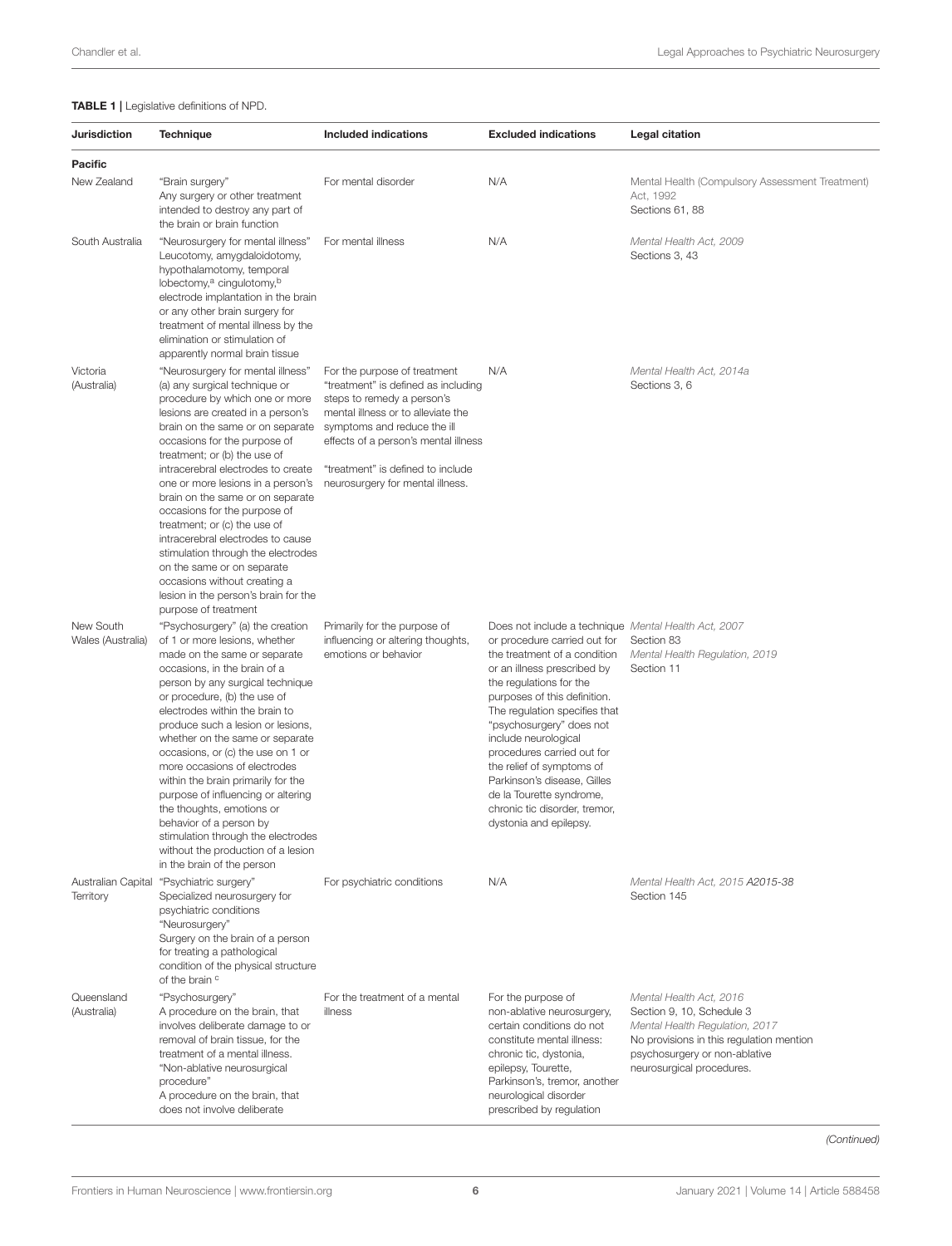### TABLE 1 | Continued

| Jurisdiction                | <b>Technique</b>                                                                                                                                                                                                                                                                                                                                                                                                                                                                                                                                                                                                                                                                                                                                                                                                                                                                                                                 | Included indications                                                                                                       | <b>Excluded indications</b>                                                                                                                           | Legal citation                                                                                                                                                                                                                                                                                  |
|-----------------------------|----------------------------------------------------------------------------------------------------------------------------------------------------------------------------------------------------------------------------------------------------------------------------------------------------------------------------------------------------------------------------------------------------------------------------------------------------------------------------------------------------------------------------------------------------------------------------------------------------------------------------------------------------------------------------------------------------------------------------------------------------------------------------------------------------------------------------------------------------------------------------------------------------------------------------------|----------------------------------------------------------------------------------------------------------------------------|-------------------------------------------------------------------------------------------------------------------------------------------------------|-------------------------------------------------------------------------------------------------------------------------------------------------------------------------------------------------------------------------------------------------------------------------------------------------|
|                             | damage to or removal of brain<br>tissue, for the treatment of a<br>mental illness.                                                                                                                                                                                                                                                                                                                                                                                                                                                                                                                                                                                                                                                                                                                                                                                                                                               |                                                                                                                            |                                                                                                                                                       |                                                                                                                                                                                                                                                                                                 |
| Fiji                        | "Psychosurgery" (a) The creation<br>of one or more lesions, whether<br>made on the same or separate<br>occasions, in the brain of a<br>person by any surgical technique<br>or procedure, when it is done<br>primarily for the purpose of<br>altering the thoughts, emotions or<br>behavior of the person; (b) the use<br>for such a purpose of<br>intracerebral electrodes to<br>produce such a lesion or lesions,<br>whether on the same or separate<br>occasions; or (c) the use on one<br>or more occasions of intracerebral<br>electrodes primarily for the<br>purpose of influencing or altering<br>the thoughts, emotions or<br>behavior of a person by<br>stimulation through the electrodes<br>without the production of a lesion<br>in the brain of the person                                                                                                                                                          | Primarily for the purpose of<br>altering the thoughts, emotions or or procedure carried out for<br>behavior of the person; | Does not include a technique Mental Health Act, 2010<br>the treatment of a condition<br>or illness prescribed for the<br>purposes of this definition. | Section 52                                                                                                                                                                                                                                                                                      |
| Asia                        |                                                                                                                                                                                                                                                                                                                                                                                                                                                                                                                                                                                                                                                                                                                                                                                                                                                                                                                                  |                                                                                                                            |                                                                                                                                                       |                                                                                                                                                                                                                                                                                                 |
| India <sup>d</sup>          | "Psychosurgery"<br>No interventions specified.                                                                                                                                                                                                                                                                                                                                                                                                                                                                                                                                                                                                                                                                                                                                                                                                                                                                                   | For mental illness                                                                                                         | N/A                                                                                                                                                   | Mental Healthcare Act, 2017<br>Section 96                                                                                                                                                                                                                                                       |
| Europe                      |                                                                                                                                                                                                                                                                                                                                                                                                                                                                                                                                                                                                                                                                                                                                                                                                                                                                                                                                  |                                                                                                                            |                                                                                                                                                       |                                                                                                                                                                                                                                                                                                 |
| United Kingdom <sup>e</sup> | "Any surgical operation for<br>destroying brain tissue or for<br>destroying the functioning of brain<br>tissue" and other forms of<br>treatment specified by regulation<br>The additional treatment specified<br>in the Regulation is not relevant<br>here (implantation of hormones to<br>reduce male sexual drive).                                                                                                                                                                                                                                                                                                                                                                                                                                                                                                                                                                                                            | For mental disorder                                                                                                        | N/A                                                                                                                                                   | Mental Health Act, 1983 1983 c.20<br>Section 57<br>Mental Health (Hospital, Guardianship and Treatment)<br>(England) Regulations, 2008, 2008 No. 1184<br>Section 27                                                                                                                             |
| Scotland                    | The law sets out rules for<br>"medical treatment" falling within<br>the definition of "certain surgical<br>operations":<br>any surgical operation for<br>$d$ estroying-<br>brain tissue; or<br>the functioning of brain tissue;<br>and<br>such other types of medical<br>treatment as may be specified in<br>regulations for the purposes of<br>this section.<br>The regulation specifies "deep<br>brain stimulation" which is defined<br>as "the focal modulation of the<br>activity of specific brain regions by<br>direct electrical stimulation<br>delivered by electrodes which are<br>stereotactically implanted in the<br>brain and attached to a<br>programmable control unit<br>inserted in the chest which<br>delivers electrical stimuli.<br>administered repeatedly, over an<br>extended period." <sup>1</sup><br>The act also specifies special<br>rules for electro-convulsive<br>therapy and "such other types of | "Medical treatment" means<br>"treatment for mental disorder"                                                               | N/A                                                                                                                                                   | Mental Health (Care Treatment) (Scotland) Act, 2003<br>Section 234, 329<br>Mental Health (Medical treatment subject to<br>safeguards) (Section 234) (Scotland) Regulations,<br>2005<br>Mental Health (Medical treatment subject to<br>safeguards) (Section 237) (Scotland) Regulations,<br>2005 |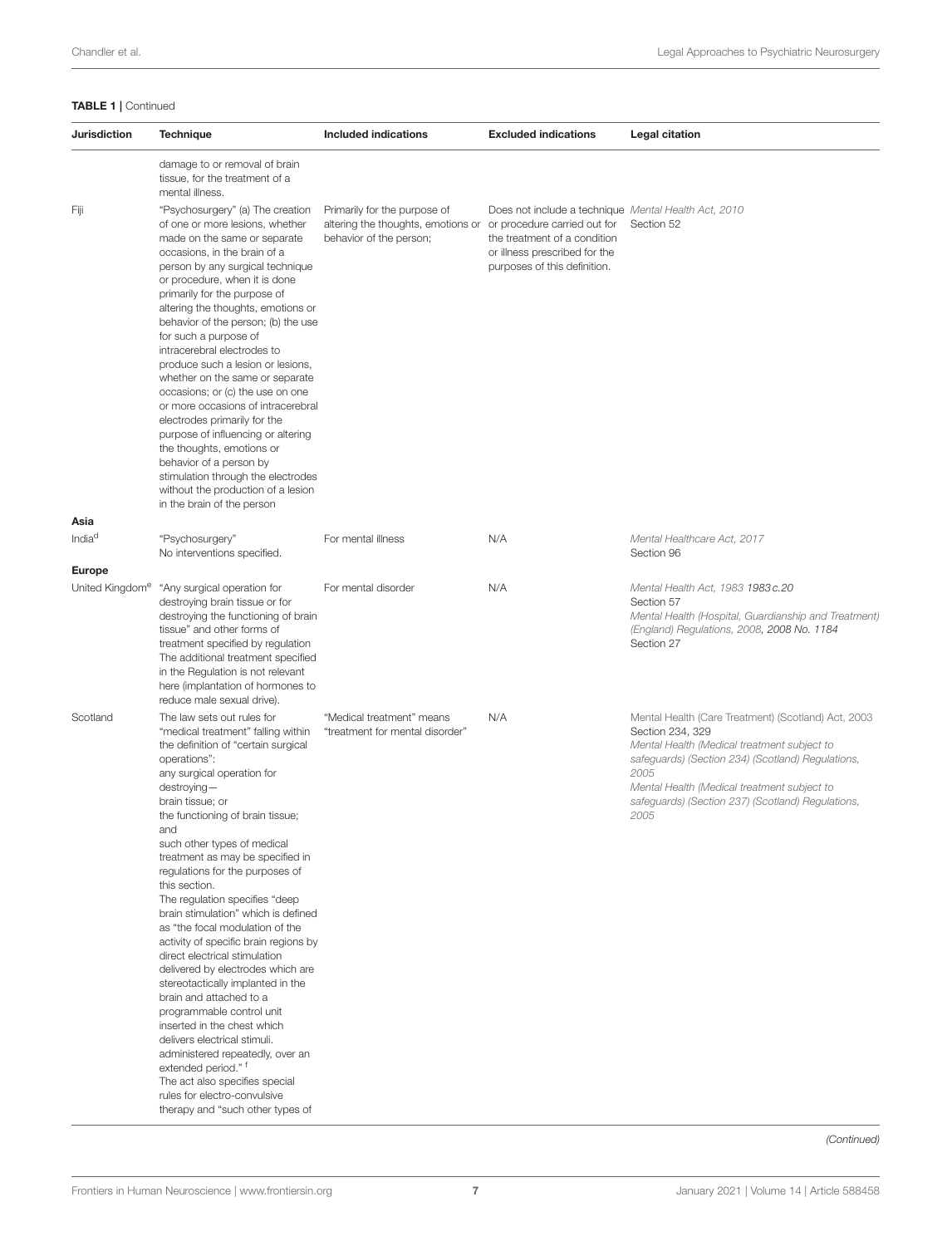### TABLE 1 | Continued

| <b>Jurisdiction</b>      | <b>Technique</b>                                                                                                                                                                                                                                                                                                                                                                                                                                                                                                                                                                                                                                                                                                                      | Included indications                                                                                                             | <b>Excluded indications</b>                                                                                                                                                    | Legal citation                                                                                                                                                                                      |
|--------------------------|---------------------------------------------------------------------------------------------------------------------------------------------------------------------------------------------------------------------------------------------------------------------------------------------------------------------------------------------------------------------------------------------------------------------------------------------------------------------------------------------------------------------------------------------------------------------------------------------------------------------------------------------------------------------------------------------------------------------------------------|----------------------------------------------------------------------------------------------------------------------------------|--------------------------------------------------------------------------------------------------------------------------------------------------------------------------------|-----------------------------------------------------------------------------------------------------------------------------------------------------------------------------------------------------|
|                          | medical treatment as may be<br>specified in the regulations"<br>(section 237)<br>The regulation goes on to specify<br>transcranial magnetic stimulation<br>and vagus nerve stimulation.<br>These are defined as follows:<br>"Transcranial magnetic<br>stimulation" means the focal<br>modulation of the activity of<br>specific brain regions, by the<br>administration of a changing<br>magnetic field repeatedly, over an<br>extended period<br>"Vagus nerve stimulation" means<br>the intermittent electrical<br>stimulation of the cervical portion<br>of the left vagus nerve by a<br>surgically implanted,<br>programmable electronic device<br>which administers electrical<br>stimuli repeatedly, over an<br>extended period. |                                                                                                                                  |                                                                                                                                                                                |                                                                                                                                                                                                     |
| Ireland                  | "Psycho-surgery"<br>Any surgical operation that<br>destroys brain tissue or the<br>functioning of brain tissue                                                                                                                                                                                                                                                                                                                                                                                                                                                                                                                                                                                                                        | For the purposes of ameliorating<br>a mental disorder.                                                                           | N/A                                                                                                                                                                            | Mental Health Act, 2001 2001 No. 25.<br>Sections 58.                                                                                                                                                |
| Portugal                 | "Intervenção psicocirúrgica"<br>Translation: psychosurgical<br>intervention<br>No further definition given in<br>the statute.                                                                                                                                                                                                                                                                                                                                                                                                                                                                                                                                                                                                         | N/A                                                                                                                              | N/A                                                                                                                                                                            | Lei de Saúde Mental Lei No. 36/98<br>Art 5                                                                                                                                                          |
| <b>South America</b>     |                                                                                                                                                                                                                                                                                                                                                                                                                                                                                                                                                                                                                                                                                                                                       |                                                                                                                                  |                                                                                                                                                                                |                                                                                                                                                                                                     |
| Brazil                   | "A neuropsicocirurgia e quaisquer Para doenças mentais<br>tratamentos invasivos e<br>irreversíveis para doenças<br>mentais"<br>Translation: neuropsychosurgery<br>and any invasive and irreversible<br>treatments for mental illness<br>No further definition given in<br>the Resolution.                                                                                                                                                                                                                                                                                                                                                                                                                                             | Translation: for mental illnesses                                                                                                | N/A                                                                                                                                                                            | Resolução and no. 2.057/2013<br>Art 19, 20.                                                                                                                                                         |
| Chile                    | "Psicocirugía o cirugía aplicada al con el fin de suprimir o modificar<br>tejido cerebral"<br>Translation: psychosurgery or<br>surgery applied to brain tissue<br>No further definition provided in<br>these documents.                                                                                                                                                                                                                                                                                                                                                                                                                                                                                                               | funcionamientos o conductas del<br>paciente<br>Translation: in order to suppress<br>or modify patient functioning<br>or behavior | N/A                                                                                                                                                                            | Ley Numero 20.584, Regula los derechos y deberes<br>que tienen las personas en relación con acciones<br>vinculadas a su atención en salud. 2012<br>Art. 24<br>Chile, 1998<br>Art. 25<br>Chile, 2002 |
| <b>North America</b>     |                                                                                                                                                                                                                                                                                                                                                                                                                                                                                                                                                                                                                                                                                                                                       |                                                                                                                                  |                                                                                                                                                                                |                                                                                                                                                                                                     |
| Alberta (Canada)         | "psychosurgery"<br>Any procedure that, by direct or<br>indirect access to the brain.<br>removes, destroys or interrupts<br>the continuity of histologically<br>normal brain tissue, or that inserts<br>indwelling electrodes for pulsed<br>electric stimulation                                                                                                                                                                                                                                                                                                                                                                                                                                                                       | For the purpose of altering<br>behavior or treating psychiatric<br>illness                                                       | But does not include<br>neurological procedures<br>used to diagnose or treat<br>intractable physical pain or<br>epilepsy where those<br>conditions are clearly<br>demonstrable | Mental Health Act, 2000, c M-13<br>s. 1                                                                                                                                                             |
| Saskatchawan<br>(Canada) | "Psychosurgery"<br>Any procedure that by direct<br>access to the brain removes,<br>destroys or interrupts the normal<br>connections of the brain for the<br>primary purpose of treating a<br>mental disorder or involves the<br>implantation of electrodes <sup>h</sup>                                                                                                                                                                                                                                                                                                                                                                                                                                                               | For the primary purpose of<br>treating a mental disorder                                                                         | But does not include<br>neurosurgical procedures<br>designed to treat reliably<br>diagnosed organic brain<br>conditions or epilepsy                                            | Mental Health Services Act, S.S., 1984-85-86, c<br>M-13.1<br>s. 2.                                                                                                                                  |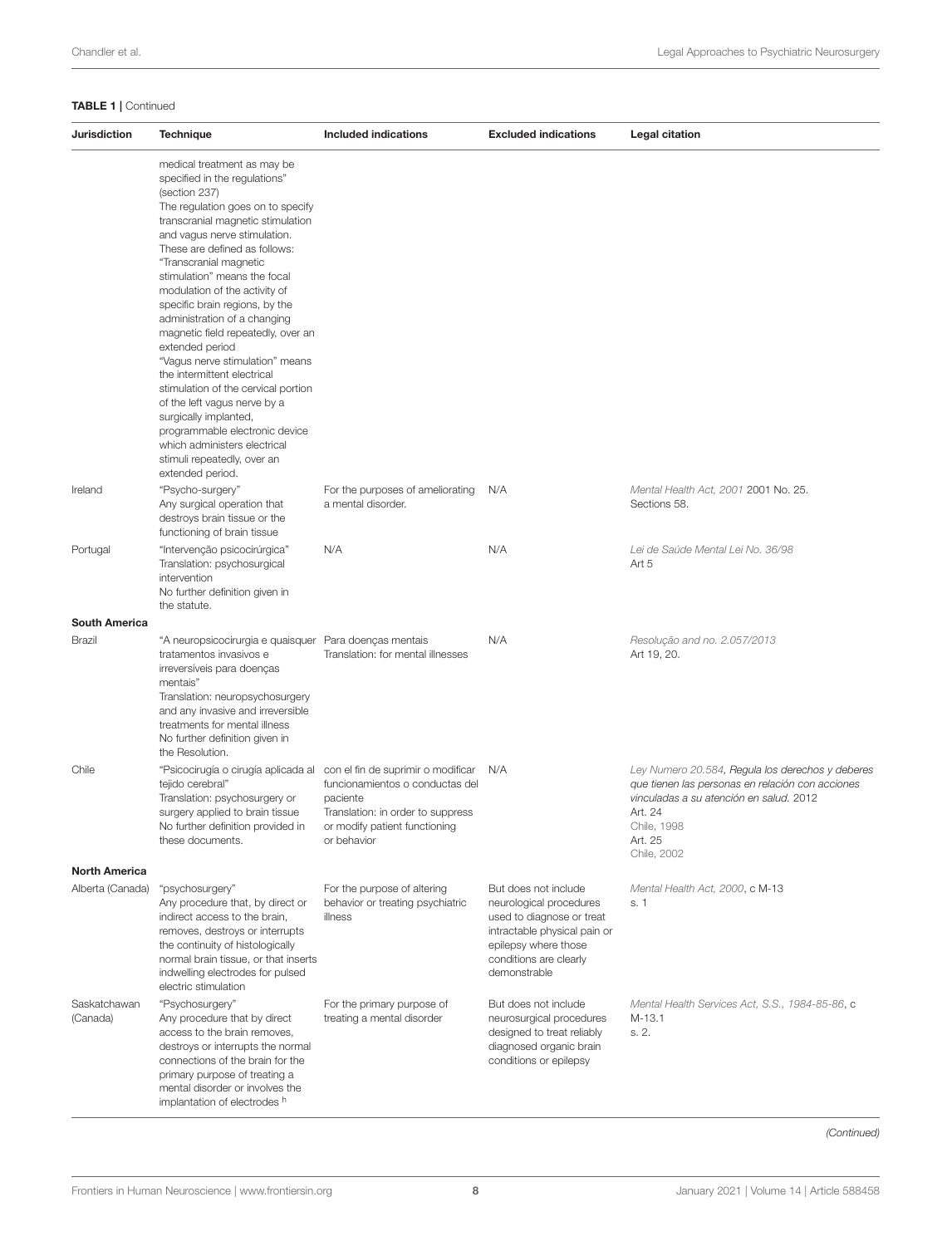#### TABLE 1 | Continued

| Jurisdiction                   | <b>Technique</b>                                                                                                                                                                                                                                                                                                                                                         | Included indications                                                                                                                                                                                                                                                                                                                                                                                                                                                                                                                                                                                                   | <b>Excluded indications</b>                                                                                                                                                                                       | <b>Legal citation</b>                                                                                      |
|--------------------------------|--------------------------------------------------------------------------------------------------------------------------------------------------------------------------------------------------------------------------------------------------------------------------------------------------------------------------------------------------------------------------|------------------------------------------------------------------------------------------------------------------------------------------------------------------------------------------------------------------------------------------------------------------------------------------------------------------------------------------------------------------------------------------------------------------------------------------------------------------------------------------------------------------------------------------------------------------------------------------------------------------------|-------------------------------------------------------------------------------------------------------------------------------------------------------------------------------------------------------------------|------------------------------------------------------------------------------------------------------------|
| Texas (USA)                    | "Psychosurgery"<br>A surgical intervention to sever<br>nerve fibers connecting one part<br>of the brain with another, or to<br>remove or destroy brain tissue                                                                                                                                                                                                            | With the intent of modifying or<br>altering severe disturbances of<br>behavior, thought content or<br>mood                                                                                                                                                                                                                                                                                                                                                                                                                                                                                                             | Surgery for the relief of<br>intractable physical pain or to<br>treat neurological disease or<br>abnormality                                                                                                      | 25 Texas Administrative Code §405.103(15), 1993                                                            |
| California (USA <sup>1</sup> ) | "Psychosurgery"<br>Those operations currently<br>referred to as lobotomy,<br>psychiatric surgery, and<br>behavioral surgery and all other<br>forms of brain surgery"                                                                                                                                                                                                     | For the purpose of any of the<br>following: (1) Modification or<br>control of thoughts, feelings,<br>actions, or behavior rather than<br>the treatment of a known and<br>diagnosed physical disease of the<br>brain. (2) Modification of normal<br>brain function or normal brain<br>tissue in order to control<br>thoughts, feelings, actions, or<br>behavior. (3) Treatment of<br>abnormal brain function or<br>abnormal brain tissue in order to<br>modify thoughts, feelings, actions<br>or behavior when the abnormality<br>is not an established cause for<br>those thoughts, feelings, actions,<br>or behavior. | Psychosurgery does not<br>include "prefrontal sonic<br>treatment" wherein there is<br>no destruction of brain<br>tissue.                                                                                          | California Welfare and Institutions Code § 5325(g)<br>(introduced in the Lanterman-Petris-Short Act, 1967) |
| Missouri (USA)                 | "Psychosurgery" (a) Surgery on<br>the normal brain tissue of an<br>individual not suffering from<br>physical disease for the purpose<br>of changing or<br>controlling behavior; (b) surgery<br>on diseased brain tissue of an<br>individual if the sole object of the<br>surgery is to control, change or<br>affect behavioral disturbances,<br>except seizure disorders | In the case of normal brain<br>tissue-for the purpose of<br>changing or controlling behavior.<br>In the case of diseased brain<br>tissue-where the sole purpose is<br>to control, change or affect<br>behavioral disturbances.                                                                                                                                                                                                                                                                                                                                                                                         | tissue, an exception is made<br>for seizure disorders.                                                                                                                                                            | In the case of diseased brain Revised Statutes of Missouri 630.005(27)                                     |
| Utah (USA)                     | "Psychosurgery"<br>A neurosurgical intervention to<br>modify the brain                                                                                                                                                                                                                                                                                                   | To reduce the symptoms of a<br>severely ill psychiatric patient.                                                                                                                                                                                                                                                                                                                                                                                                                                                                                                                                                       | N/A                                                                                                                                                                                                               | Utah Administrative Code R523-8-5(1)(c), 2015                                                              |
| Oregon (USA)                   | "Psychosurgery"<br>Any operation designed to<br>produce an irreversible lesion or<br>destroy brain tissue                                                                                                                                                                                                                                                                | For the primary purpose of<br>altering the thoughts, emotions or<br>behavior of a human being.                                                                                                                                                                                                                                                                                                                                                                                                                                                                                                                         | which may produce an<br>irreversible lesion or destroy<br>brain tissues when<br>undertaken to cure<br>well-defined disease states<br>such as brain tumor, epileptic<br>foci and certain chronic pain<br>syndromes | Does not include procedures Oregon Revised Statutes § 677.190                                              |

| a A potential ambiquity in the drafting of South Australia's law is that "temporal lobectomy" is used for treatment of epilepsy (Wiebe et al., 2001; Franzini et al., 2019). Its inclusion in the |
|---------------------------------------------------------------------------------------------------------------------------------------------------------------------------------------------------|
| definition of the phrase "neurosurgery for mental illness" suggests that the law means it be included only when it is performed for mental illness, and not epilepsy, which is not today          |
| classified as a mental illness. However, any uncertainty in whether to classify a condition as a mental illness or not would create uncertainty about the scope of the law. For greater clarity,  |
| some of the other laws explicitly exclude interventions like epilepsy or pain.                                                                                                                    |

 $<sup>b</sup>$ The statute actually uses the term "cingulectomy" and not cingulotomy.</sup>

cNote a possible legal drafting error in this definition. The legal definition of neurosurgery appears to restrict the meaning of neurosurgery to interventions to situations in which physical pathologies are known. This would appear to restrict the meaning of "psychiatric surgery," which incorporates the term. This is unlikely to be the intended interpretation of the law.  $d$ See also the discussion of this law in [Doshi et al. \(2019\)](#page-17-4).

eThe UK Mental Health Act is presently being revised.

<sup>f</sup> Note that DBS programmable control units are not always implanted in the chest (e.g., [Garg et al., 2010\)](#page-17-17), revealing the peril of overly precise legislative drafting.

g<br>In Brazil, the federal Lei 3268/1957 delegates to the Conselho Federal de Medicina (CFM), a self-regulatory body, the authority to regulate the professional practice of physicians and surgeons. The CFM Resolutions govern the practice of medicine in Brazil and have a binding effect for health care professionals.

hNote that there is a potential drafting error. The phrase "for the primary purpose of..." appears to qualify lesional interventions but not the implantation of electrodes. This would have the unusual effect of meaning that the implantation of an electrode would fall within the definition whether or not its primary purpose was to treat a mental disorder, whereas lesional interventions would fit within the definition only when the primary purpose was to do so.

<sup>i</sup>Note that California has three slightly different definitions of psychosurgery occurring in five different legislative provisions: Cal. Welf. & Inst. Code § 4503; 17 CCR § 50510; 22 CCR § 76525, Cal.Welf. & Inst.Code § 5325(g), 9 CCR § 836. Only one of these is definitions is presented here.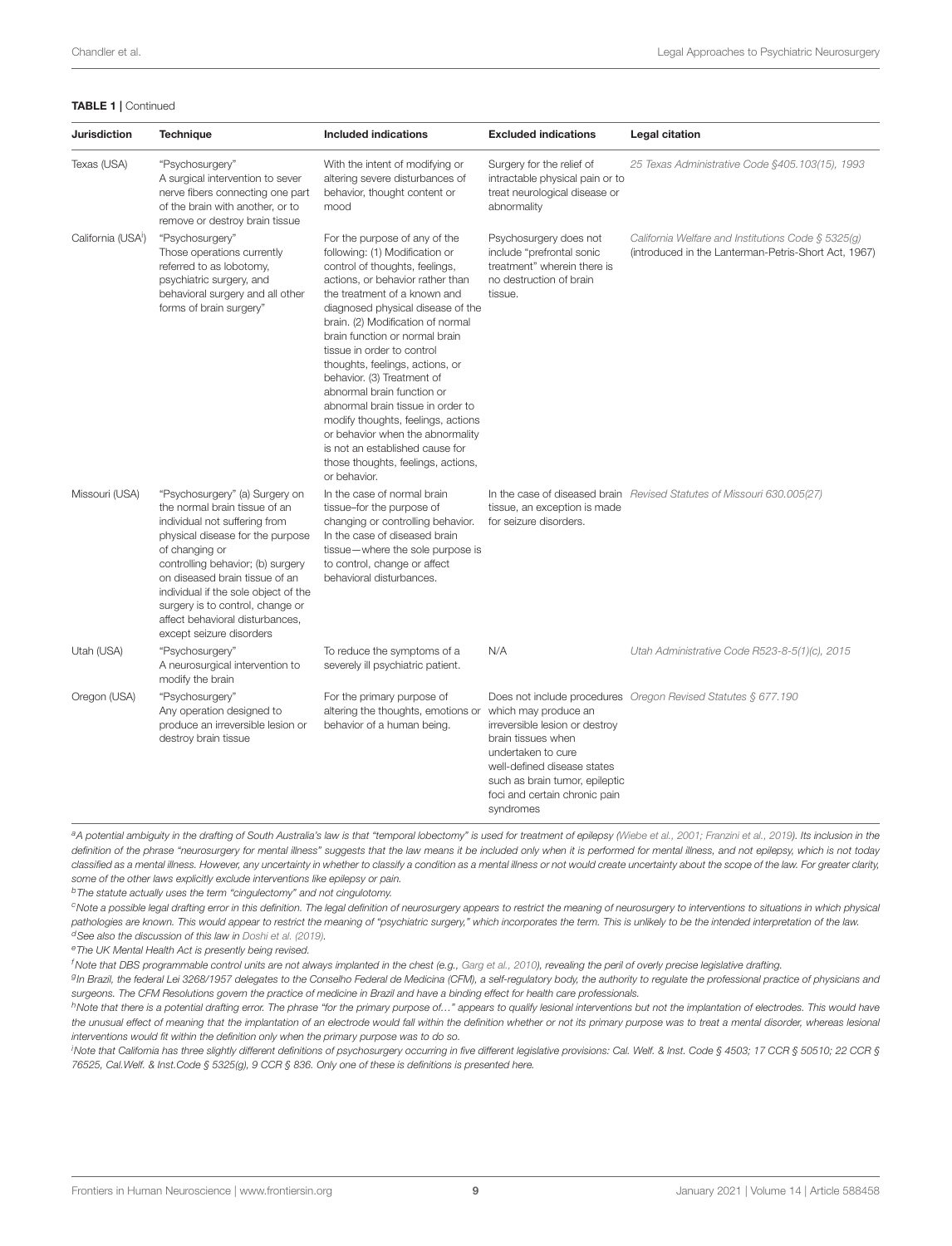Ultimately, this assumed distinction is an inadequate basis for defining the scope of a law governing NPD, and it would be better to return to the main question of why a regulation is required. Then a definition can be developed to ensure that those cases that should be regulated are in fact regulated, and those that should not are not.

Another problem is posed by statutes that limit the scope of NPD to procedures that have the purpose of treating mental illness or disorder. Many laws stipulate a definition of "mental illness" or "mental disorder" for the purposes of the legislation, and this is critical in setting the scope of the law. The legal definitions may not precisely match the main medical nosologies, introducing a source of ambiguity and confusion. An example of the problem is furnished by the legal variation in approach to NPD for addiction and for intractable aggressive behavior associated with certain disorders or syndromes that involve intellectual disability [\(Micieli et al., 2016\)](#page-18-46). Whether or not interventions in these types of cases would fit within the NPD laws of Victoria (Australia), Ireland and India depends upon the legal definition of mental illness or disorder in their respective statutes. The law of Victoria (Australia) defines mental illness as "a medical condition that is characterized by a significant disturbance of thought, mood, perception or memory" (s. 4). It is unclear, but this definition appears to exclude addiction and aggressivity associated with intellectual disability. Ireland, on the other hand, defines mental disorder in a manner that clearly includes intellectual disability, but likely excludes addiction (s. 3). Finally, India regulates psychosurgery for the treatment of mental illness, which is defined to include addiction but to exclude cognitive disability [s. 2 (s)].

This review also raises questions about the technological obsolescence of the definitions. Some of the more recently updated statutes directly or indirectly regulate interventions like TMS that do not appear to fit within the older statutes, which instead focus on invasive neurosurgery. For example, Scotland does not include TMS in the rules governing psychiatric neurosurgery, but explicitly includes TMS and vagus nerve stimulation within a set of safeguards applicable to electroconvulsive therapy (Reg. 2005 No. 292). If it is advisable to regulate interventions like TMS, statutes that do not address it should be updated.

Another example of the challenge of adequately describing the changing field of neurological interventions is provided by Queensland (Australia), which regulates a class of interventions labeled "non-ablative neurosurgical procedures," defined as "a procedure on the brain that does not involve deliberate damage to or removal of brain tissue, for the treatment of mental illness" (Sched. 3). The problem with this definition is that it is potentially very broad. Non-invasive forms of neuromodulation via focused ultrasound or TMS are obviously "procedures on the brain." However, it is unclear whether these non-invasive procedures were meant to be treated as falling within the legal definition of "non-ablative neurosurgical procedures" even though they would appear to fall within the legal definition<sup>[2](#page-9-0)</sup>.

Finally, definitions that include only those interventions that are for the "primary" purpose of treating mental illness [e.g., Saskatchewan (Canada)] also raise legal questions. For example, if neurosurgery was being undertaken to address a nonpsychiatric condition but could be performed in one of two ways, one of which could incidentally alleviate a psychiatric condition, should the choice of that method constitute a choice made primarily to treat mental illness? [Mallet et al. \(2002\)](#page-18-47) describe the unexpected alleviation of long-standing OCD symptoms in two patients treated with DBS for Parkinson's disease. Their report illustrates that it may sometimes be difficult to identify the primary purpose of an intervention when multiple conditions can be addressed simultaneously. It is also difficult to identify a "primary" non-psychiatric purpose because a condition can include a mix of symptoms, some of which are classified as psychiatric and some as neurological in the prevailing dualistic understanding. [Bandini et al. \(2007\)](#page-17-18) describe the strategy of switching to DBS in patients with Parkinson's disease to allow the reduction of medication that is causing pathological gambling. Since gambling disorder is classified as a mental disorder, would the selection of surgery to reduce that behavior be surgery for the primary purpose of treating mental illness? Ultimately, dualistic concepts and legal language are poorly-suited to our evolving understanding of mental and behavioral conditions.

### Regulations—Prohibitions Applying to Certain Procedures or Populations

Many of the existing laws prohibit certain kinds of NPD altogether, or their use in certain populations. The laws of New South Wales (s. 83) and the Northern Territory in Australia [s.58 (2)] ban psychosurgery regardless of technique or patient population. An example of a non-legal ban is provided by Japan, where the Japanese Society of Psychology and Neurology passed a general resolution against psychosurgery in 1975 during a period of public controversy [\(Nudeshima and Taira, 2017\)](#page-18-48).

Some laws prohibit NPD for specific populations defined by age, decisional capacity, or legal status (e.g., prisoners or patients who have been involuntarily hospitalized). These prohibitions appear to be based on concerns about patient vulnerability due to incapacity or the voluntariness of consent given the context.

Examples of complete and partial prohibitions on NPD are set out in **[Table 2](#page-10-0)**. Note that some laws allow NPD but only where additional approval requirements are satisfied (e.g., approval by tribunals, ethics boards or courts) and these are discussed separately in the next section C. In **[Table 3](#page-12-0)**, we also include other regulations related to emergencies and advance directives, which also affect eligibility for NPD.

### Issues Raised by Legal Prohibitions on NPD for Vulnerable Patient Populations

It is an important ethical problem that the categorical exclusion of vulnerable groups can be both beneficial and harmful at

<span id="page-9-0"></span><sup>&</sup>lt;sup>2</sup>Laws do not typically offer illustrative examples to aid in interpretation. However, the Queensland statute cites DBS as an example of what is

meant by the phrase "non-ablative neurosurgical procedure." This offers some guidance for interpreting the law, but the example still serves to illustrate the potential problem of uncertainty about the precise scope of what constitutes a neurosurgical procedure.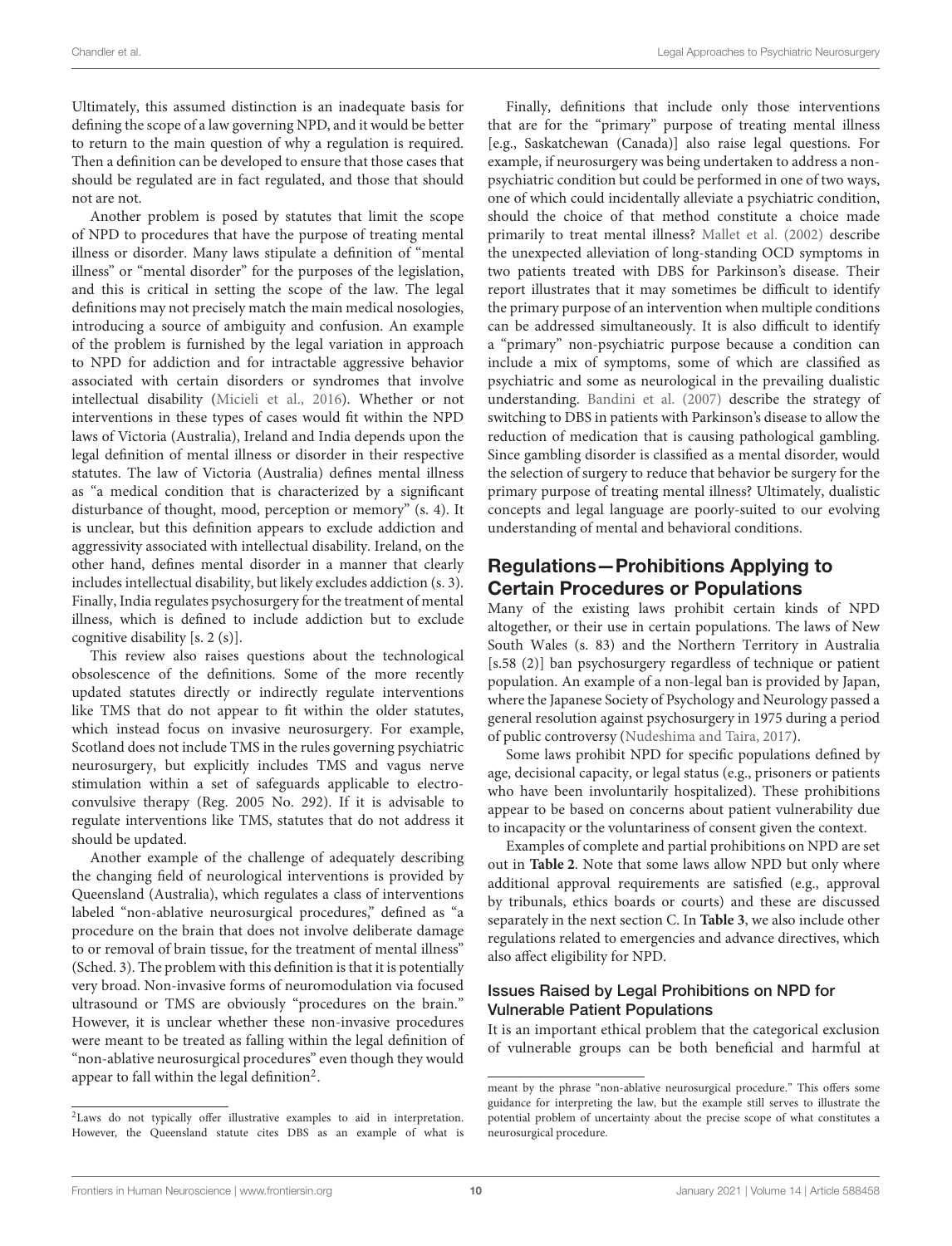<span id="page-10-0"></span>TABLE 2 | Examples of different forms of prohibitions on NPD.

| <b>Jurisdiction</b>               | Prohibition                                                                                                                                                                                                                                                                                                    | <b>Statutory penalty</b>                                                                                                                                                                                             | <b>Notes</b>                                                                                                                                                                                                                                                                                                                              | <b>Legal citation</b>                                                                                                                                                                                                |
|-----------------------------------|----------------------------------------------------------------------------------------------------------------------------------------------------------------------------------------------------------------------------------------------------------------------------------------------------------------|----------------------------------------------------------------------------------------------------------------------------------------------------------------------------------------------------------------------|-------------------------------------------------------------------------------------------------------------------------------------------------------------------------------------------------------------------------------------------------------------------------------------------------------------------------------------------|----------------------------------------------------------------------------------------------------------------------------------------------------------------------------------------------------------------------|
|                                   | Examples of prohibitions on all or some procedures                                                                                                                                                                                                                                                             |                                                                                                                                                                                                                      |                                                                                                                                                                                                                                                                                                                                           |                                                                                                                                                                                                                      |
| Queensland<br>(Australia)         | "Psychosurgery on another person" is<br>prohibited                                                                                                                                                                                                                                                             | 2 years imprisonment or "200<br>penalty units" or ~AU\$26,000<br>in 2019.                                                                                                                                            | The law allows "non-ablative<br>neurosurgical procedures" for<br>mental illness (e.g., DBS) with<br>consent and tribunal approval.                                                                                                                                                                                                        | Mental Health Act, 2016<br>s. 238-241                                                                                                                                                                                |
| New South Wales<br>(Australia)    | "Psychosurgery" on another person is<br>prohibited                                                                                                                                                                                                                                                             | Maximum penalty: "50 penalty<br>units" or $\sim$ AU\$5500 in 2019.                                                                                                                                                   | The definition of psychosurgery<br>includes DBS for psychiatric<br>purposes.                                                                                                                                                                                                                                                              | Mental Health Act, 2007<br>s. 83                                                                                                                                                                                     |
| Northern Territory<br>(Australia) | "Psychosurgery on another person" is<br>prohibited.                                                                                                                                                                                                                                                            | Maximum penalty: "85 penalty<br>units" or $\sim$ AU\$13,345 in 2019.                                                                                                                                                 | The definition of psychosurgery<br>includes DBS for psychiatric<br>purposes.                                                                                                                                                                                                                                                              | Mental Health Related<br>Services Act, 1998<br>s. 58                                                                                                                                                                 |
| Oregon (USA)                      | "Performing psychosurgery"                                                                                                                                                                                                                                                                                     | Oregon Medical Board "may<br>refuse to grant, or may suspend<br>or revoke a license to practice"<br>where someone performs<br>psychosurgery.                                                                         |                                                                                                                                                                                                                                                                                                                                           | Oregon Revised Statutes<br>§ 677.190                                                                                                                                                                                 |
| Chile                             | "Psychosurgery" is only an option for those<br>with major treatment-resistant depression<br>or very severe obsessive compulsive<br>disorder, which have been refractory to<br>treatment of sufficient quantity, frequency<br>and duration using the established<br>therapies that are available in the country |                                                                                                                                                                                                                      | This approach specifies the<br>indications for which psychosurgery<br>is permitted, and so by implication<br>excludes others.                                                                                                                                                                                                             | Resolucion 656<br>s.2                                                                                                                                                                                                |
| China                             | Only approved institutions may perform<br>NPD, and only where certain criteria are<br>met. NPD may be performed only for<br>severe and refractory OCD, depression or<br>anxiety disorder, and may not be<br>performed for schizophrenia or related<br>symptomatologies                                         |                                                                                                                                                                                                                      | In addition to the restriction on<br>eligible indications for NPD, the<br>notification also specifies additional<br>eligibility criteria such as "cerebral<br>pathological finding or frequent<br>abnormal brainwave activity."                                                                                                           | Notification regarding<br>improvement of<br>management and related<br>issues in neurosurgery for<br>psychiatric disorders from<br>the General Office of the<br>Ministry of Health Issue<br>$(2008)$ 70. <sup>a</sup> |
|                                   | Examples of direct and indirect prohibitions on NPD for incapable patients                                                                                                                                                                                                                                     |                                                                                                                                                                                                                      |                                                                                                                                                                                                                                                                                                                                           |                                                                                                                                                                                                                      |
| Ontario (Canada)                  | "Psychosurgery" shall not be performed on<br>a person who is incapable of consenting                                                                                                                                                                                                                           | Maximum penalty: fine of<br>CA\$25,000                                                                                                                                                                               | This is an example of direct<br>exclusion of the class of incapable<br>people.                                                                                                                                                                                                                                                            | Mental Health Act R.S.O.,<br>1990<br>s. 49, 80                                                                                                                                                                       |
| New Zealand                       | "Brain surgery" shall not be performed for<br>mental disorder on patients without<br>consent and Tribunal approval                                                                                                                                                                                             | Maximum penalty: fine NZ\$500<br>unless another penalty is<br>specified elsewhere.                                                                                                                                   | New Zealand's law indirectly<br>excludes incapable people by<br>making it clear that first person<br>rather than substitute consent is<br>required.                                                                                                                                                                                       | Mental Health (Compulsory<br>Assessment Treatment) Act,<br>1992.<br>s. 61, 121                                                                                                                                       |
| Connecticut (USA)                 | "Psychosurgery" shall not be performed<br>without written informed consent by a<br>patient in "any inpatient or outpatient<br>hospital, clinic or other facility for the<br>diagnosis, observation or treatment of<br>persons with psychiatric disabilities."                                                  |                                                                                                                                                                                                                      | This law offers another example of<br>the indirect exclusion by insisting on<br>first person rather than substitute<br>consent.<br>Note, however, that written<br>informed consent is valid for 30<br>days, revocable at any time, raising<br>the possibility of relying on earlier<br>capable consent after a patient<br>loses capacity. | <b>Connecticut General</b><br><b>Statutes</b><br>§ 17a-543(c)                                                                                                                                                        |
| India                             | "Psychosurgery" shall not be performed as<br>a treatment for mental illness without<br>informed consent of the patient and Board<br>approval.                                                                                                                                                                  | Maximum penalty for first<br>contravention: Six months<br>imprisonment and/or fine of<br>10,000 rupees.<br>Subsequent contraventions: Up<br>to 2 years imprisonment and/or<br>a fine of 50,000 to 500,000<br>rupees. | This law indirectly excludes<br>incapable people by requiring<br>informed consent of the patient.                                                                                                                                                                                                                                         | Mental Healthcare Act.<br>2017<br>s. 96, 108                                                                                                                                                                         |

(Continued)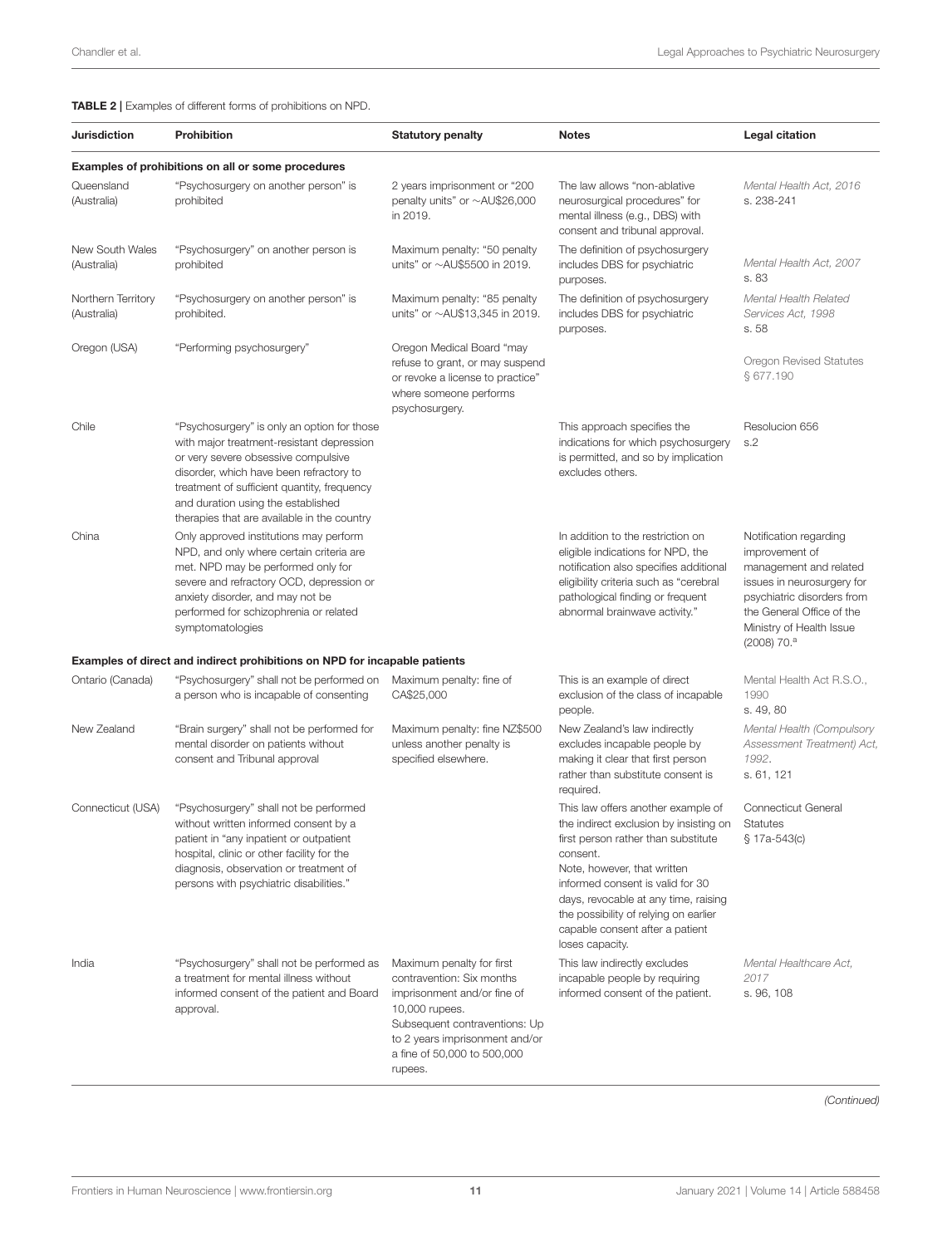#### TABLE 2 | Continued

| <b>Jurisdiction</b>                    | Prohibition                                                                                                        | <b>Statutory penalty</b>                                                         | <b>Notes</b>                                                                                                                                                                                                                                        | <b>Legal citation</b>                                                     |
|----------------------------------------|--------------------------------------------------------------------------------------------------------------------|----------------------------------------------------------------------------------|-----------------------------------------------------------------------------------------------------------------------------------------------------------------------------------------------------------------------------------------------------|---------------------------------------------------------------------------|
|                                        | Examples of prohibitions for children or minors                                                                    |                                                                                  |                                                                                                                                                                                                                                                     |                                                                           |
| New Zealand                            | "Brain surgery" for mental disorder shall<br>not be performed on any person under the<br>age of 17 years           | Maximum penalty: fine \$500<br>unless another penalty is<br>specified elsewhere. | Note that this law prohibits NPD for<br>minors under 17 years regardless of<br>whether they have capacity.                                                                                                                                          | Mental Health (Compulsory<br>Assessment Treatment) Act,<br>1992.<br>s. 88 |
| California (USA)                       | "Psychosurgery" shall in no circumstances<br>be performed on a minor                                               |                                                                                  |                                                                                                                                                                                                                                                     | Cal. Welf. & Inst. Code<br>§ 5326.6.                                      |
| Western Australia                      | "Psychosurgery" shall not be performed<br>on a person under 16 years of age.                                       | Penalty: 5 years imprisonment.                                                   |                                                                                                                                                                                                                                                     | Mental Health Act, 2014b<br>s. 206, 207                                   |
| South Australia                        | "Neurosurgery for mental illness" may only<br>be performed if a patient is 16 years of age<br>or older             | Maximum penalty: \$50,000 or 4<br>years of imprisonment                          | This law provides that written<br>consent must be given by the<br>patient, or by the Tribunal if the<br>patient is incapable.                                                                                                                       | Mental Health Act. 2009<br>s. 43                                          |
| Ontario (Canada)                       | "Psychosurgery" shall not performed on a<br>person who is incapable of consenting                                  | Maximum penalty: fine of<br>\$25,000                                             | The Ontario law is silent regarding<br>minors. Given that the "mature<br>minor doctrine" contemplates that<br>minors may be capable to make<br>treatment decisions, some capable<br>minors but not incapable minors will<br>be eligible in Ontario. | Mental Health Act R.S.O.,<br>1990<br>s. 49                                |
|                                        | Examples of prohibitions applicable to other classes of person (e.g., prisoners, involuntary psychiatric patients) |                                                                                  |                                                                                                                                                                                                                                                     |                                                                           |
| Canada                                 | "Psychosurgery" may not be imposed<br>upon an unfit accused person under the<br>Criminal Code.                     |                                                                                  | The Criminal Code of Canada<br>allows a court to direct that an unfit<br>accused person be treated to<br>render them fit to stand trial.<br>Psychosurgery is excluded from<br>these orders.                                                         | Criminal Code of Canada<br>s. 672.58, 672.61                              |
| Newfoundland &<br>Labrador<br>(Canada) | "Psychosurgery" shall not be performed<br>on an involuntarily hospitalized patient.                                |                                                                                  |                                                                                                                                                                                                                                                     | Mental Health Care and<br>Treatment Act SNL 2006 c<br>$M-9.1$<br>s. 36    |

a [Wu et al. \(2012\)](#page-19-0) have published a translation of this government document.

the same time. Exclusion protects them from coerced or otherwise improper treatment. However, it also denies them access to a range of potentially beneficial treatments that others are permitted to have. The 1977 US Commission noted this problem, suggesting that "fairness requires that individuals should not be denied access to potentially beneficial therapy simply because they are involuntarily confined or unable to give informed consent" (page 64). At the same time, the Commission noted their vulnerability to coercion and the possibility that psychosurgery might be proposed to modify their behavior for social or institutional purposes that may not coincide with the patients' own interests or desires (page 65). The Commission proposed that this tension be resolved by adopting a range of protections. First, court review of individual applications should be required. Second, no psychosurgical procedure should be provided to these vulnerable groups until a national psychosurgery advisory board had determined that the procedure showed demonstrable benefit for the psychiatric symptom or disorder.

The solution of limiting NPD to capable patients until there is clear evidence of its safety and efficacy would be workable for some applications of NPD, but might not assist for problems that are encountered primarily in incapable persons (e.g., disorders of consciousness, aggressivity associated with intellectual disability). For example, self-injurious and aggressive behavior co-occurs sometimes with cognitive disability in some conditions [\(Arron et al., 2011\)](#page-17-19). DBS and ablative NPD are being actively explored to address these aggressive behavioral issues [\(Gouveia et al., 2019\)](#page-18-51). Research into forms of NPD that are prohibited legally in some places may instead proceed in countries with less restrictive legal environments, although those countries may have alternative forms of oversight that are adequate (e.g., strong research ethics systems and good checks and balances in the surrogate consent rules). However, migration of research to jurisdictions without regulation or an adequate alternative could be a problem if regulatory oversight is in fact warranted. In addition, given the rarity of these procedures, systematic detailed data collection and sharing (with adequate privacy protection) on every single case is important. As a result, it would be better to encourage research on conditions associated primarily with such vulnerable populations to occur in jurisdictions where proper oversight, data collection and publication of results can be ensured. Jurisdictions currently lacking that oversight should work toward developing these mechanisms so that local research may be supported and participants protected.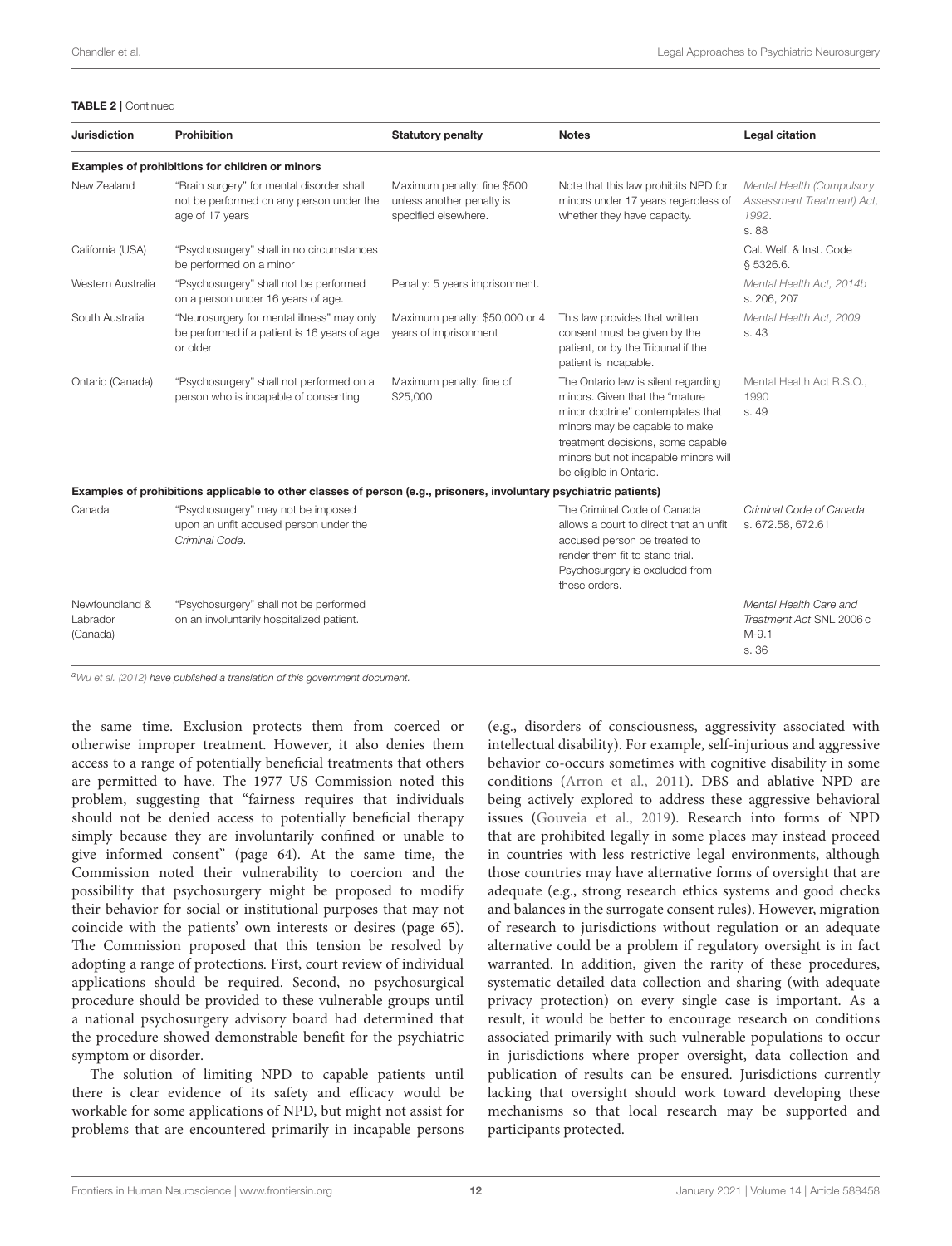<span id="page-12-0"></span>TABLE 3 | Examples of types of additional rules regarding eligibility for NPD.

| <b>Jurisdiction</b>                 | Rule                                                                                                                                                                                                                                                                                                                                                                                                                                                                                                                                                                                                                                                                                                                                                                                                                                                                                                                                                                                                                   | Legal citation                              |
|-------------------------------------|------------------------------------------------------------------------------------------------------------------------------------------------------------------------------------------------------------------------------------------------------------------------------------------------------------------------------------------------------------------------------------------------------------------------------------------------------------------------------------------------------------------------------------------------------------------------------------------------------------------------------------------------------------------------------------------------------------------------------------------------------------------------------------------------------------------------------------------------------------------------------------------------------------------------------------------------------------------------------------------------------------------------|---------------------------------------------|
| <b>Rules for advance directives</b> |                                                                                                                                                                                                                                                                                                                                                                                                                                                                                                                                                                                                                                                                                                                                                                                                                                                                                                                                                                                                                        |                                             |
| Western Australia                   | The informed consent of the patient is required for psychosurgery, in addition to<br>Tribunal approval.<br>An adult can give informed consent within an advance directive issued under the<br>Guardianship and Administration Act 1990.                                                                                                                                                                                                                                                                                                                                                                                                                                                                                                                                                                                                                                                                                                                                                                                | Mental Health Act. 2014b<br>s. 208 (note 1) |
| Georgia (USA)                       | The powers that may be given to a surrogate in an advance directive for health care<br>exclude the ability to consent to psychosurgery.                                                                                                                                                                                                                                                                                                                                                                                                                                                                                                                                                                                                                                                                                                                                                                                                                                                                                | Ga. Code Ann. § 31-32-7.                    |
| Rules regarding emergencies         |                                                                                                                                                                                                                                                                                                                                                                                                                                                                                                                                                                                                                                                                                                                                                                                                                                                                                                                                                                                                                        |                                             |
| United Kingdom                      | In the case of "urgent treatment," the patient consent and independent approval<br>requirements for NPD are lifted. Four different rules are provided, depending upon the<br>level of medical urgency and the degree of risk and permanence of the intervention.<br>There is no consent or independent approval required if the intervention is<br>immediately necessary to save life.<br>If the intervention is reversible and it is immediately necessary to prevent a serious<br>deterioration in the patient's condition, then consent and independent approval are<br>not required.<br>If the intervention is reversible and non-hazardous and it is immediately necessary to<br>alleviate serious suffering, then consent and independent approval are not required.<br>If the intervention is reversible and non-hazardous and it is immediately necessary to<br>prevent the patient from behaving violently or being a danger to himself or others,<br>then consent and independent approval are not required. | Mental Health Act, 1983, 1983 c.20<br>s. 62 |
| Western Australia                   | "Psychosurgery" cannot be provided without patient consent in emergencies.<br>Informed consent is not required for "emergency psychiatric treatment." However, the<br>law states explicitly that "emergency psychiatric treatment" does not include<br>"psychosurgery."                                                                                                                                                                                                                                                                                                                                                                                                                                                                                                                                                                                                                                                                                                                                                | Mental Health Act, 2014b<br>s. 202(2), 203  |

This remains an important tension to navigate today in light of the legislated restrictions on the books, particularly for forms of NPD that have a good benefit to risk ratio and that are used voluntarily by capable patients.

### Regulations—Independent Approval Procedures

Multiple jurisdictions impose independent approval procedures in addition to informed consent. These procedures vary in three main ways. First, they vary in who must provide the independent review and approval (e.g., independent physicians, governmentappointed physicians or laypeople, hospital ethics committee, specialized administrative tribunal or courts). Examples of all of these are provided in **[Table 4](#page-13-0)**. Second, the procedures differ in the amount of detail specified about what the independent body is expected to verify and the conditions for the body's approval. Third, they vary in whether the same independent approval process is set for all cases, or different approval processes are required for certain patient populations (e.g., prisoners, children, incapable patients).

The [Mental Health Act \(2014b\)](#page-18-50) of the state of Western Australia is an example of a regulation that includes considerable detail of the decision-making process and approval criteria to be applied by the Mental Health Tribunal. The patient's psychiatrist must apply to the Tribunal in writing, setting out (a) the reasons for recommending psychosurgery, and (b) the treatment plan for psychosurgery including a detailed description of the proposed psychosurgery, the name, qualifications and experience of the proposed neurosurgeon, and the name and address of the place

where the psychosurgery is to be performed (s. 417). Parties to the proceeding before the Mental Health Tribunal include the patient, the applicant psychiatrist, and any other person the Tribunal feels has a sufficient interest in the matter to be included (s. 418). The Tribunal cannot approve unless it is satisfied of five things: the patient has given informed consent, the psychosurgery has clinical merit and is appropriate, all reasonably available alternative treatments likely to offer sufficient and lasting benefit have been tried without success, the proposed neurosurgeon is suitably qualified and experienced, and the proposed place for the performance of the psychosurgery is suitable (s. 419). The Tribunal must take into consideration a list of matters in reaching its decision on whether to approve the psychosurgery: (a) the views of any caregiver, close family member or personal support person of the patient, (b) the consequences for the treatment and care of the patient of not performing the psychosurgery, (c) the nature and degree of risk of the psychosurgery, (d) whether the psychosurgery is likely to promote and maintain the health and well-being of the patient, and (e) any other things the Tribunal regards as relevant to the decision (s. 420). Many other laws provide little or no detail of this kind, although the consideration of many of these matters is implicit in performing the function of an independent review tribunal.

Several jurisdictions apply different types of independent approval requirements depending upon the class of patient<sup>[3](#page-12-1)</sup>. Court approval is required in Ireland when the patient is a child

<span id="page-12-1"></span><sup>&</sup>lt;sup>3</sup>The California Penal Code discusses a court approval procedure for "organic therapy" including psychosurgery for at least some prisoners (California Penal Code §, [2670-2680\)](#page-17-20), although the scope of the provision is confusing and it is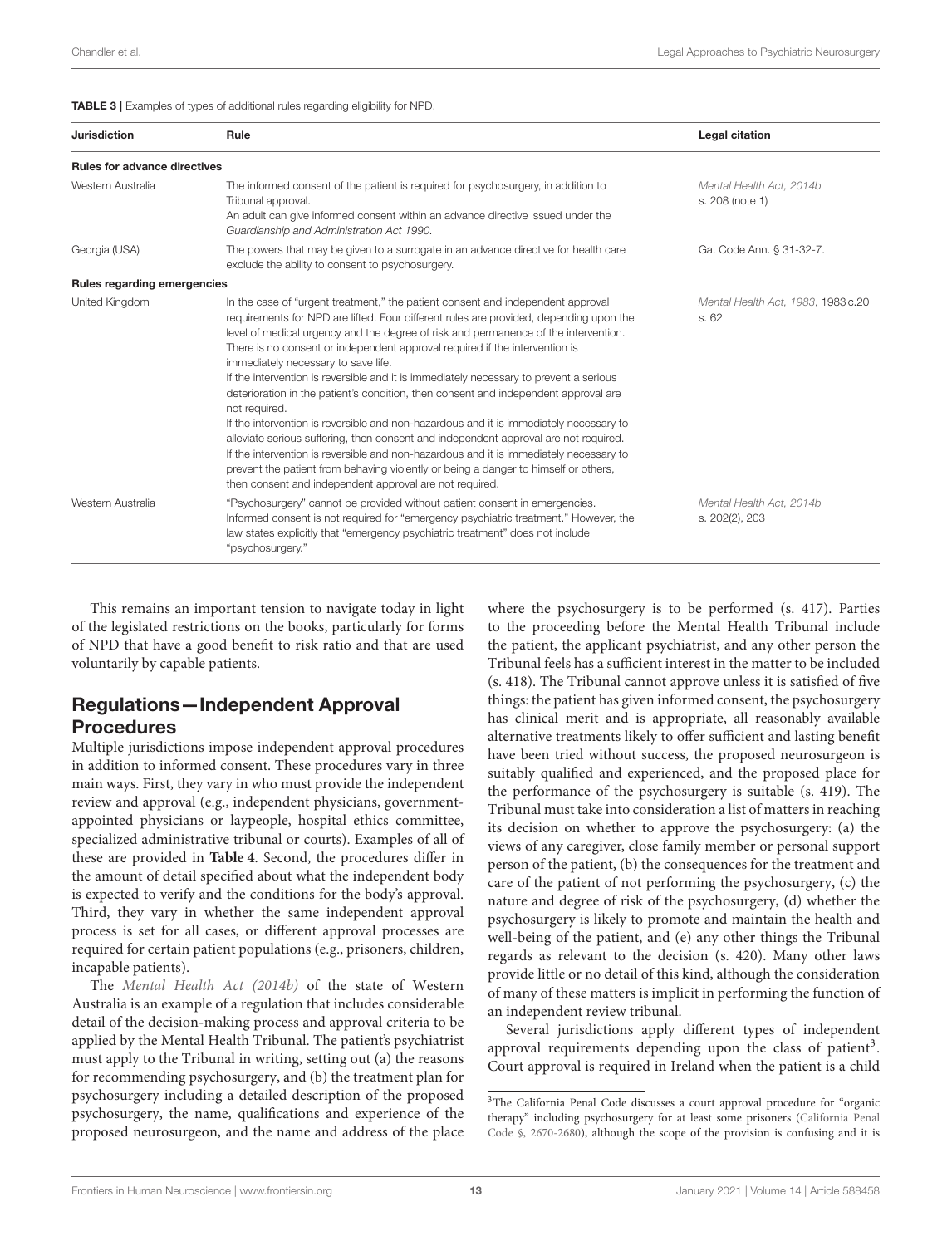<span id="page-13-0"></span>TABLE 4 | Examples of independent review procedures.

| Jurisdiction                                                                                                                     | Approval body or individual                                                                                                                                              | Approval process and requirements                                                                                                                                                                                                                                                                                                                                                                                                                                                                                                                                    | Legal citation                                                                                                                                                                                                  |
|----------------------------------------------------------------------------------------------------------------------------------|--------------------------------------------------------------------------------------------------------------------------------------------------------------------------|----------------------------------------------------------------------------------------------------------------------------------------------------------------------------------------------------------------------------------------------------------------------------------------------------------------------------------------------------------------------------------------------------------------------------------------------------------------------------------------------------------------------------------------------------------------------|-----------------------------------------------------------------------------------------------------------------------------------------------------------------------------------------------------------------|
| <b>Examples of approval by independent individuals</b>                                                                           |                                                                                                                                                                          |                                                                                                                                                                                                                                                                                                                                                                                                                                                                                                                                                                      |                                                                                                                                                                                                                 |
| Scotland (Approval where<br>the patient is capable. See<br>below for the approval<br>process where the patient is<br>incapable). | Independent medical practitioner<br>and two people appointed by the<br>Commission who are not<br>non-medical practitioners.                                              | Capable patients:<br>An independent designated medical practitioner must certify in<br>writing that the patient is capable, consents, and the treatment<br>is in the patient's best interests.<br>If the patient is a child, this practitioner must be a child specialist<br>if the patient's responsible physician is not a child specialist.<br>Two people appointed by the Commission who are not medical<br>practitioners must certify in writing that the patient is capable<br>and has consented.                                                              | Mental Health (Care Treatment)<br>(Scotland) Act, 2003<br>s. 235                                                                                                                                                |
| United Kingdom                                                                                                                   | Independent appointed medical<br>practitioner and two other<br>appointees who are not<br>medical practitioners.                                                          | The appointed independent medical practitioner and two other<br>non-medical appointees must certify in writing that the patient is<br>capable and has consented.<br>The appointed independent medical practitioner must also<br>certify in writing that the treatment is appropriate. Before doing<br>so, the practitioner must consult with two<br>people (other than the responsible clinician) who have been<br>professionally involved with the patient's treatment. One must be<br>a nurse and the other must be neither a nurse nor a<br>medical practitioner. | Mental Health Act, 1983,<br>1983 c.20<br>s. 57                                                                                                                                                                  |
| California                                                                                                                       | Three qualified physicians<br>One must be appointed by the<br>facility and two by the local mental<br>health director.<br>Two must be psychiatrists<br>or neurosurgeons. | Three independent physicians must personally examine the<br>patient and unanimously agree with the attending physician that<br>the patient has capacity to consent, that all other appropriate<br>treatments have been exhausted, psychosurgery is definitely<br>indicated, and psychosurgery is the least drastic alternative<br>available for the patient.                                                                                                                                                                                                         | Cal. Welf. & Inst. Code 5326.6                                                                                                                                                                                  |
| Portugal                                                                                                                         | Psychiatrists appointed by the<br>National Council of Mental Health                                                                                                      | Favorable written opinion of two appointed psychiatrists.                                                                                                                                                                                                                                                                                                                                                                                                                                                                                                            | Lei de Saúde Mental Lei No.<br>36/98<br>Art. 5.                                                                                                                                                                 |
| Chile                                                                                                                            | Independent psychiatric opinion                                                                                                                                          | In addition to consent, the treating psychiatrist must complete a<br>pre-operative protocol that specifies multiple medical details and<br>is signed by an independent psychiatrist who confirms the<br>treating physician's recommendation.<br>As discussed below the file must also be sent for prior approval<br>by the National Commission for the Protection of Persons<br>Affected by Mental Illness                                                                                                                                                           | Decreto 570<br>Art. 25<br>Resolucion 656<br>s. 2, 3<br>Ley<br>Art. 14, 15, 24                                                                                                                                   |
|                                                                                                                                  |                                                                                                                                                                          | Examples of approval by specialized bodies (courts, mental health tribunals, medical commissions, ethics review boards)                                                                                                                                                                                                                                                                                                                                                                                                                                              |                                                                                                                                                                                                                 |
| Western Australia                                                                                                                | Mental Health Tribunal                                                                                                                                                   | In addition to informed consent by the patient, the psychiatrist<br>must submit an application in writing for Tribunal approval. The<br>application must contain reasons for recommending<br>psychosurgery as well as a detailed treatment plan.<br>The law specifies the conditions for Tribunal approval.                                                                                                                                                                                                                                                          | Mental Health Act, 2014b 2014<br>No. 024.<br>Section 208, 384, 416-421.                                                                                                                                         |
| Victoria (Australia)                                                                                                             | Mental Health Tribunal                                                                                                                                                   | In addition to informed consent by the patient, the psychiatrist<br>must apply for approval for approval to the Tribunal, which must<br>hear the application and decide within 30 business days.                                                                                                                                                                                                                                                                                                                                                                     | Mental Health Act. 2014a<br>Section 100-103, 152-153                                                                                                                                                            |
| China                                                                                                                            | Medical Ethics Committee                                                                                                                                                 | Approval from the Medical Ethics Committee is required in each<br>case of neurosurgery for psychiatric disorders.                                                                                                                                                                                                                                                                                                                                                                                                                                                    | Notification regarding<br>improvement of management<br>and related issues in<br>neurosurgery for psychiatric<br>disorders from the General<br>Office of the Ministry of Health<br>Issue (2008) 70. <sup>a</sup> |
| Ireland                                                                                                                          | Mental Health Tribunal Court                                                                                                                                             | Adult patient: In addition to written consent by the patient, the<br>responsible psychiatrist must notify the Mental Health<br>Commission in writing of the proposed psychosurgery, and the<br>Commission refers the matter to the Tribunal. An appeal to the<br>Court. Is available from the Tribunal decision.<br>Child patient: Psychosurgery may not be performed on a child<br>who has been involuntarily hospitalized without Court approval                                                                                                                   | Mental Health Act, 2001, 2001<br>No. 25.<br>s. 19, 25(12), 48-49, 58                                                                                                                                            |

(Continued)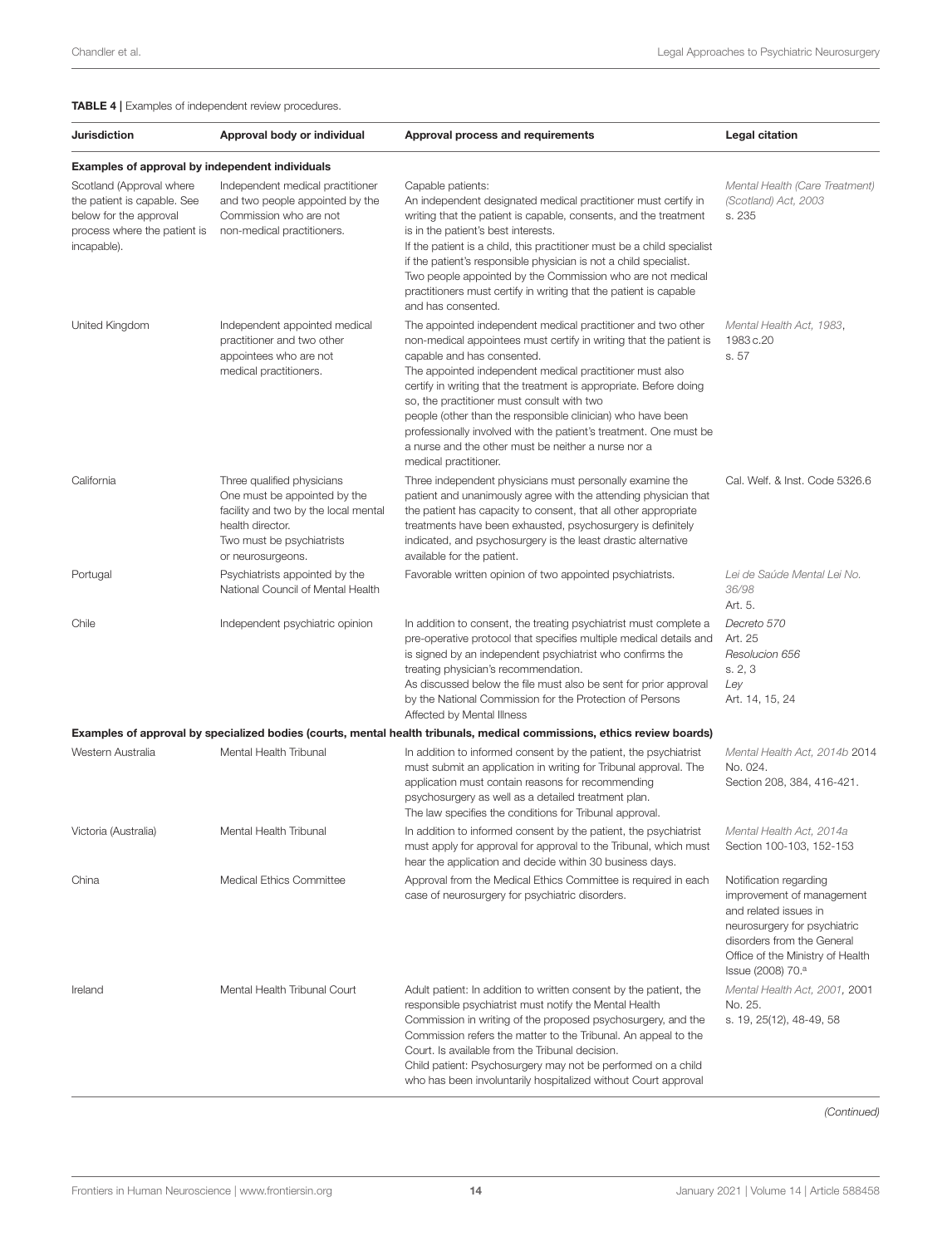#### TABLE 4 | Continued

| <b>Jurisdiction</b>                                                                                                                      | Approval Body or individual                                                                                                                                                                   | Approval process and requirements                                                                                                                                                                                                                                                                                                                                                                                                                                                                                                                                                                                                                                                                                                                                                                                                                                                                                                                     | <b>Legal Citation</b>                                                             |
|------------------------------------------------------------------------------------------------------------------------------------------|-----------------------------------------------------------------------------------------------------------------------------------------------------------------------------------------------|-------------------------------------------------------------------------------------------------------------------------------------------------------------------------------------------------------------------------------------------------------------------------------------------------------------------------------------------------------------------------------------------------------------------------------------------------------------------------------------------------------------------------------------------------------------------------------------------------------------------------------------------------------------------------------------------------------------------------------------------------------------------------------------------------------------------------------------------------------------------------------------------------------------------------------------------------------|-----------------------------------------------------------------------------------|
| Brazil                                                                                                                                   | Technical Chamber of Psychiatry<br>and plenary session of the Regional<br>Council of Medicine<br>Judicial body in certain cases                                                               | In addition to the informed consent of the patient or legal<br>guardian of the patient, the Chamber must prepare an opinion<br>for approval by the Regional Council of Medicine. The Chamber<br>may request advice from professionals in fields related to<br>medicine in forming its opinion.<br>The Regional Council of Medicine must consider and approve<br>the Chamber's opinion in a plenary session.<br>If the patient is involuntarily or compulsorily hospitalized, then<br>prior judicial authorization is required.                                                                                                                                                                                                                                                                                                                                                                                                                        | Resolução and no. 2.057/2013,<br>2013<br>Art. 19                                  |
| India                                                                                                                                    | Mental Health Review Boards<br>(constituted by the State Mental<br>Health Authority under s. 73)                                                                                              | Approval from the relevant Mental Health Review Board is<br>required to perform psychosurgery for mental illness.                                                                                                                                                                                                                                                                                                                                                                                                                                                                                                                                                                                                                                                                                                                                                                                                                                     | Mental Healthcare Act, 2017<br>s. 96                                              |
| Chile                                                                                                                                    | Comisión Nacional de Protección<br>de las Personas Afectadas de<br><b>Enfermedades Mentales</b><br>Trans: National Commission for the<br>Protection of Persons Affected by<br>Mental Illness. | In addition to consent, the psychiatrist must complete a<br>pre-operative protocol, containing a confirmatory opinion from<br>an independent psychiatrist.<br>The medical file must be sent to the Commission a minimum of<br>30 days before the proposed psychosurgery, in order for the<br>Commission to verify that the patient satisfies eligibility criteria for<br>psychosurgery set out in the Resolution and also to ensure the<br>protection of the patient's rights.                                                                                                                                                                                                                                                                                                                                                                                                                                                                        | Decreto 570<br>Art. 25<br>Resolucion 656<br>Section 3.3<br>Lev<br>Art. 14, 15, 25 |
| Scotland (Approval process<br>where the patient is<br>incapable. See above for<br>the approval process where<br>the patient is capable). | Independent medical practitioner,<br>two people appointed by the<br>Commission who are not<br>non-medical practitioners and the<br>Court of Session.                                          | Incapable patients: Psychosurgery may be provided to an<br>incapable patient who is not objecting to the treatment as long<br>as an independent designated medical practitioner and two<br>appointees who are not medical practitioners have approved<br>and the Court of Session has approved<br>An independent designated medical practitioner must certify in<br>writing that the patient is incapable, does not object, and the<br>treatment is in the patient's best interests.<br>If the patient is a child, this practitioner must be a child specialist<br>if the patient's responsible physician is not a child specialist.<br>Two people appointed by the Commission who are not medical<br>practitioners must certify in writing that the patient is incapable<br>and does not object.<br>The Court of Session may approve if it is satisfied that the<br>patient does not object and the treatment is in the patient's<br>best interests. | Mental Health (Care and<br>Treatment) (Scotland) Act, 2003<br>s. 236.             |

a [Wu et al. \(2012\)](#page-19-0) have published a translation of this government document.

who has been involuntarily hospitalized [s. 25 (12)]. In Brazil, judicial approval is required if the patient is involuntarily or compulsorily hospitalized (Art. 19). In Scotland, court approval is required in the case of incapable patients [s. 236 (4)].

### Advantages and Disadvantages of Approval **Procedures**

Independent review procedures have advantages and disadvantages. They can protect against improper conduct by clinicians or institutions by ensuring independent scrutiny of cases before NPD is provided. Clinicians and institutions might welcome this independent scrutiny as providing external assurance of the appropriateness of the treatment in a clinical context that is potentially controversial. Another advantage of specialized mental health tribunals is that they can ensure multidisciplinary input into decisions by regulating the composition of the tribunal, specifying the professional expertise of independent appointees, and requiring consultation of a broad range of individuals. On the other hand, additional approval procedures increase the burden on patients and clinicians, and also raise the possibility that capable patients may be refused a treatment that they want and that their own clinicians, who know them better than the review bodies, are recommending. Attendance by the treating physicians at the review body discussions may help to ensure that decisions are adequately informed.

The foregoing are all examples of mandatory independent review and approval procedures. It is worth noting that advisory, as opposed to mandatory, review procedures may also work. For example, in Belgium, the Flemish Stereotactic Neurosurgery for Psychiatric Disorders (SNPD) Committee includes members from the four unversities of Flanders and was established in the 1970s to review proposals for psychiatric neurosurgery, to ensure the appropriateness of the treatment and the patient's ability to give informed consent [\(Cosyns et al., 1994;](#page-17-5) [Gabriëls et al.,](#page-17-6) [2008\)](#page-17-6). Its initial role was advisory, although its approval now appears to be legally required in at least some situations [\(Belgium,](#page-17-22) [2016\)](#page-17-22).

inconsistent with a separate legal provision, which seems to prohibit psychosurgery for all prisoners [\(California Code of Regulations. 15 CCR § 3999.349\)](#page-17-21).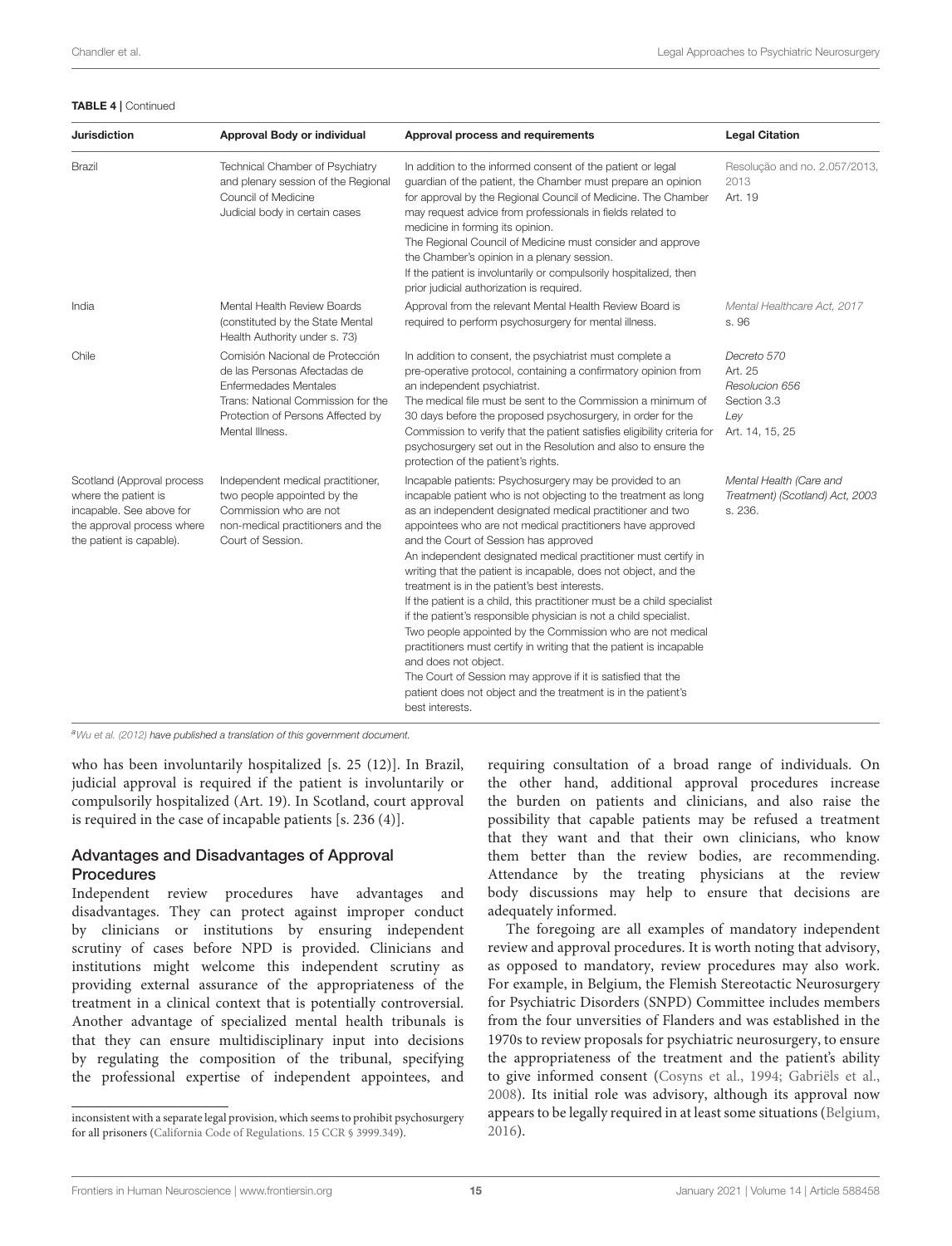### Regulations—Data Collection **Requirements**

Some jurisdictions require that periodic reports on the performance of NPD be submitted to a government body or government-appointed individual. The legal reporting requirements vary in detail, some including patient information and others merely reporting on the number and type of procedures performed. The less detailed reports offer less valuable opportunities for oversight. Examples of reporting requirements are provided in **[Table 5](#page-16-0)**.

Some laws regulate the data that must be included in medical charts. For example, California requires that the attending and treating physician(s) place a signed statement in the patient's treatment record of the reasons for the procedure, the fact that all other appropriate treatment modalities have been exhausted, that psychosurgery is definitely indicated and is the least drastic alternative available for the treatment of the patient [California, Cal. Welf & Inst. Code § 5326.6(c)]. In addition, three additional physicians (one must be appointed by the facility and two appointed by the local mental health director; and two must be psychiatrists or neurosurgeons) must personally examine the patient and agree with the attending physician's assessment of the patient's capacity to consent as well as with the appropriateness of the psychosurgery. This must be documented and signed by them in the treatment record [California, Cal. Welf & Inst. Code  $$5326.6(d)].$ 

### Advantages and Disadvantages of Reporting **Requirements**

Regulatory reporting requirements offer a useful way to ensure that adequately detailed information is collected about what remains an infrequent and exceptional form of intervention, and it also offers a means of retrospective oversight. It is worth noting that experts in the field have argued for more data collection and sharing, viewing it as "crucial to realizing the potential of a number of neurotechnologies and their use in clinical practice" [\(Ramirez-Zamora et al., 2019\)](#page-18-52). The 1977 US National Commission report recommended that a mechanism be created to collect data about: the nature, extent and outcomes of psychosurgical procedures performed in the USA, the indications for the procedures, and the populations on which they are performed.

One downside of this type of data collection is the invasion of patient privacy, and the risk that highly sensitive patient records might be inadvertently compromised. The US National Commission noted this risk, recommending that stringent privacy safeguards be used (United States National Commission for the P[rotection of Huma](#page-18-53)n Subjects of Biomedical Behavioral Research, [1977\)](#page-18-53).

### EXPERIMENTAL FORMS OF NPD

In this article, we have not reviewed the rules applicable to experimental NPD procedures. Many forms of NPD remain experimental, and so additional legal rules pertaining to when it is acceptable to attempt treatments that are not within the accepted standard of care will apply, in addition to the NPD-specific laws canvassed here. For example, where the regulatory regime prohibits psychosurgery for minors, any concurrent human subjects research rules that allow medical research in minors should not be taken to suggest that psychosurgery research in minors is permitted.

Most of the NPD-specific laws do not distinguish between experimental treatment and established clinical treatments, and will apply to both. A couple of laws do address the issue of whether the proposed NPD is an established treatment modality or not. For example, [Chile \(2002\)](#page-17-14) Decree on Psychosurgery justifies strict regulations of psychosurgery on the basis of a general lack of scientific evidence, lack of consensus about the possible benefits and harms, and international ethical controversy. It allows psychosurgery only for severe treatmentresistant depression or OCD.

# REGULATORY VARIATION AND THE INTERNATIONAL MOVEMENT OF PATIENTS

An issue that may arise as a result of variation in the NPD laws is that research activity and patients may move to jurisdictions that are more permissive. This possibility is illustrated by the tendency, documented by the former Psychosurgery Review Board of the state of Victoria in Australia,<sup>[4](#page-15-0)</sup> for patients to move from Australian states that prohibit psychosurgery to those that permit it. The 2011–2012 report of the Psychosurgery Review Board observed that:

"One of the applications received in 2011/12 concerned an individual from South Australia. This continued a pattern of previous years, in that five applications since 2007 have related to the treatment of individuals from interstate. This occurs because of restrictions or prohibitions on the availability of deepbrain stimulation for the treatment of mental illness in other Australian jurisdictions. New South Wales–where psychosurgery is banned-is examining this..." (Victoria Psychosurgery Review Board 2011/2012 Annual Report Melbourne:, [2012,](#page-18-54) p. 26).

Widespread migration of patients between countries seems unlikely at the moment given the expense and investigational status of much NPD. However, one can still find advertisements for medical tourism that mention ablative surgery, DBS and vagus nerve stimulation for psychiatric disorders, as well as a range of established functional neurosurgical procedures for other conditions [\(Neurosurgery in Mexico, 2020\)](#page-18-55). Indeed, medical tourism for established neurosurgical treatments may occur due to lack of availability or cost in the home country (e.g., [Idowu and Adewole, 2015\)](#page-18-56). In addition, patients may migrate

<span id="page-15-0"></span><sup>4</sup>The Psychosurgery Review Board was established under s. 56 of the Victorian Mental Health Act 1986 to hear applications by psychiatrists for a neurosurgeon to perform psychosurgery on patients. This Board ceased to exist in 2014, when its functions were assumed by the Mental Health Tribunal constituted under the [Mental Health Act \(2014a\)](#page-18-23).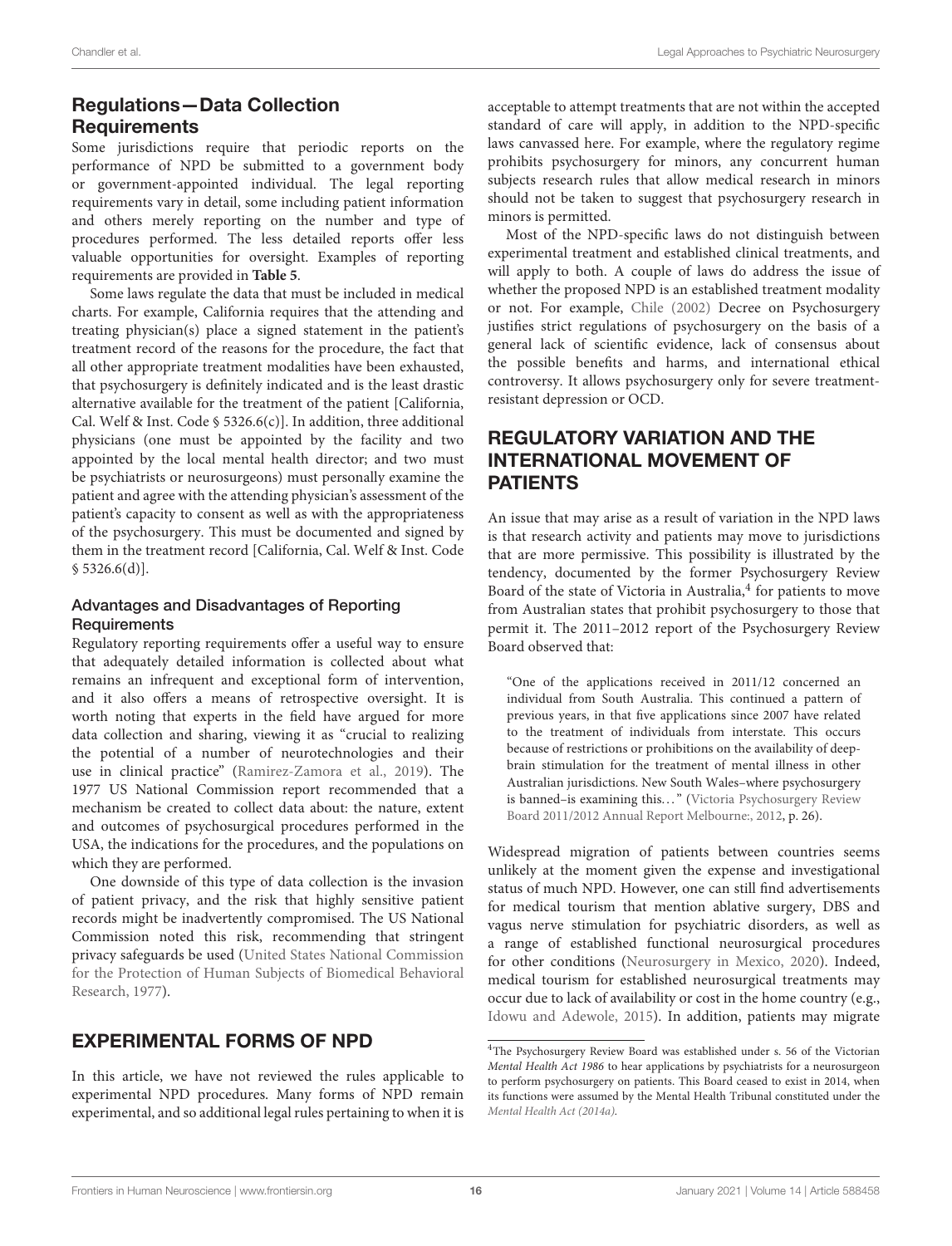#### <span id="page-16-0"></span>TABLE 5 | Examples of regulatory reporting requirements.

| <b>Jurisdiction</b>  | Content                                                                                                                                                                                                                                                                                                                                                                                                                                        | <b>Reporting chain</b>                                                                                                                                                                                                                                                                                                                                                                                             | <b>Citation</b>                                                                                                                                                                                           |
|----------------------|------------------------------------------------------------------------------------------------------------------------------------------------------------------------------------------------------------------------------------------------------------------------------------------------------------------------------------------------------------------------------------------------------------------------------------------------|--------------------------------------------------------------------------------------------------------------------------------------------------------------------------------------------------------------------------------------------------------------------------------------------------------------------------------------------------------------------------------------------------------------------|-----------------------------------------------------------------------------------------------------------------------------------------------------------------------------------------------------------|
| California (USA)     | Quarterly report of the number of involuntary,<br>voluntary, capable and incapable patients who<br>receive psychosurgery<br>Quarterly report of any records or information from<br>reports indicating violation of the law or regulations                                                                                                                                                                                                      | Any doctor or facility administering psychosurgery<br>and the State Department of State Hospitals must<br>send quarterly statistics on numbers of patients to<br>the local mental health director, who then transmits<br>a copy to the Director of Health Care Services.<br>The quarterly report of violations of the law must be<br>sent by the Director of Health Services to the<br>Medical Board of California | Cal. Welf. & Inst. Code § 5326.15                                                                                                                                                                         |
| Texas (USA)          | Quarterly report indicating the number of voluntary<br>and involuntary patients who received<br>psychosurgery as well as the number of involuntary<br>patients for whom a guardian consented, the age,<br>sex and race of the patients, the source of the<br>treatment payment, as well as autopsy findings if<br>death occurred within 14 days of the treatment.<br>Other information required by Departmental rule<br>must also be included. | Any doctor, mental hospital or facility that<br>administer psychosurgery must submit quarterly<br>reports to the department.<br>The department is entitled to use this information<br>to analyze, audit and monitor the use of<br>psychosurgery.<br>The department will file an annual report with the<br>governor and the presiding officer of each house of<br>the legislature summarizing this information.     | Health & Safety Code<br>§ 578.007 and 578.008<br>25 TAC § 405.112                                                                                                                                         |
| Western Australia    | As soon as practicable, a report of the<br>performance of psychosurgery in each individual<br>case and a copy of the Mental Health Tribunal<br>approval of the procedure.<br>Annual statistics on performance of psychosurgery.                                                                                                                                                                                                                | Patient's psychiatrist must report to the Chief<br>Psychiatrist, and if the patient is a mentally<br>impaired accused, the psychiatrist must also report<br>to the Mentally Impaired Accused Review Board.<br>Chief Psychiatrist must report annual statistics to<br>the Minister, who must report to Parliament.                                                                                                  | Mental Health Act, 2014b<br>Section 209, 533-534                                                                                                                                                          |
| Victoria (Australia) | Written report to the Chief Psychiatrist on the<br>results of the neurosurgery for mental illness within<br>3 months after the surgery and within 9-12 months<br>after the surgery is performed.                                                                                                                                                                                                                                               | The psychiatrist who applied for Tribunal approval<br>or the treating psychiatrist must report to the Chief<br>Psychiatrist, who may require further information.                                                                                                                                                                                                                                                  | Mental Health Act, 2014a<br>Section 104                                                                                                                                                                   |
| China                | Provincial health administrative departments must<br>inspect and supervise NPD, and provide a<br>summary of previously performed NPD to the<br>Ministry of Health.                                                                                                                                                                                                                                                                             | The provincial health administrative department<br>must report to the Ministry of Health                                                                                                                                                                                                                                                                                                                           | Notification regarding improvement of<br>management and related issues in<br>neurosurgery for psychiatric disorders<br>from the General Office of the Ministry<br>of Health Issue (2008) 70. <sup>a</sup> |

a [Wu et al. \(2012\)](#page-19-0) have published a translation of this government document.

between jurisdictions after they have received treatment, raising questions about access to ongoing care in their new countries.

To the extent that movement of patients to access NPD is occurring, an important issue relates to how to ensure appropriate follow-up and management of patients such as those with implanted DBS. Furthermore, migration would be troubling if the regulations in the receiving jurisdictions are inadequate. This is an important issue that should be monitored. It also suggests that governments and professional associations should take steps to harmonize regulatory standards and to ensure their enforcement.

### **CONCLUSION**

This review of some of the NPD-specific laws enacted around the world reveals that diverse legal jurisdictions have viewed this area of medical intervention as warranting specific regulatory attention, and that this view persists today. Indeed, many laws have been recently enacted or amended particularly in countries in Asia, Europe, and Australia. The kinds of matters contained in these laws vary, but they usually relate to restrictions on eligibility for NPD, specialized approval procedures, and data collection and reporting requirements.

Substantial legislative challenges surround drafting appropriate laws in a context of rapid evolution in technology and medical practice. The challenge is not just one of defining the scope of the regulation appropriately, but even of identifying where regulation is presently required or may in the future be required.

Authoritative voices within the medical community see a need for consensus guidelines and some have called for mandatory regulation, as well as for greater data collection and sharing in this field. Work should now continue to answer the questions set out in the introduction to this article. First, is there a need for specific guidelines or rules addressing NPD? Multiple jurisdictions have decided that specific rules, rather than rules that apply generally to all medical research and practice, are needed for NPD. It is worth noting that this does not always have to take the form of formal legislation, but might emerge from self-regulatory initiatives by the profession.

A significant challenge will be to decide what forms of intervention ought to be regulated, and to select a legal definition that can survive change in technique and practice over time. Our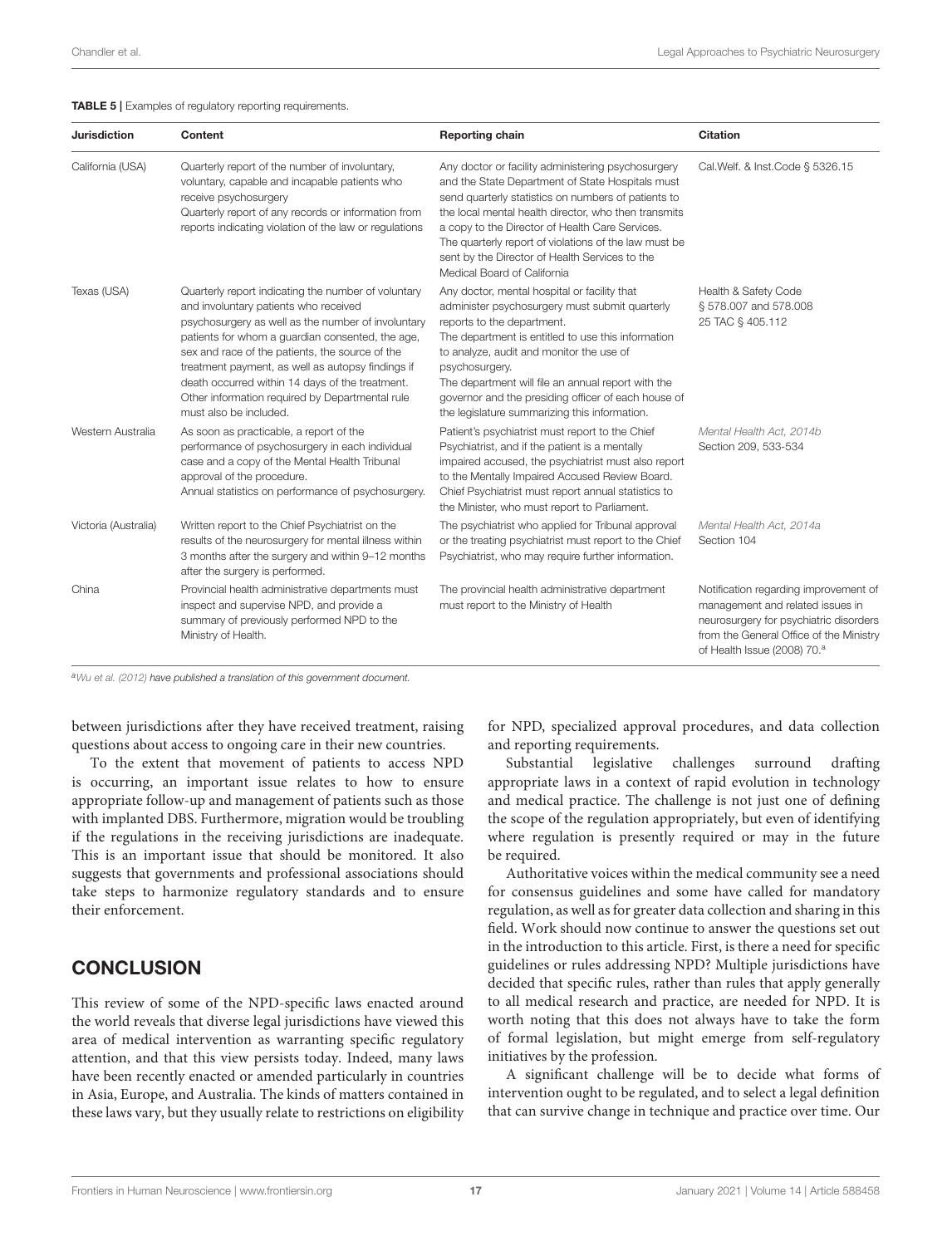review has revealed how difficult this is, and suggests that the best approach is reflected by jurisdictions such as Scotland that do not attempt to exhaustively list the specific interventions to be regulated within the statute, but instead indicate that in addition to listed interventions, other types of treatment may be specified in regulations from time to time. This method or some version thereof would allow the system to be updated to add or remove types of interventions as the need for regulation becomes clear.

Another critical question is what the regulations should say. Multidisciplinary reflection on how best to promote and protect the interests of a vulnerable group of patients will be essential. Harms may flow from improper interventions but also from laws that exclude people from treatments. An important dimension for international reflection is how to handle the migration of research and patients among jurisdictions with different rules and oversight mechanisms. Finally, systems that allow for more robust data collection and sharing will help to protect patients and to advance the field, and a key role international regulatory harmonization could be to achieve this objective, in addition to addressing the potential risks of medical tourism for NPD.

We have not analyzed the suitability for NPD of existing systems of oversight and regulation of human subjects research

### **REFERENCES**

<span id="page-17-15"></span>25 Texas Administrative Code § 405.103(15) (1993).

- <span id="page-17-19"></span>Arron, K., Oliver, C., Moss, J., Berg, K., and Burbidge, C. (2011). The prevalence and phenomenology of self-injurious and aggressive behaviour in genetic syndromes. J. Intell. Disabil. Res. [55, 109–120. doi: 10.1111/j.1365-2788.2010.](https://doi.org/10.1111/j.1365-2788.2010.01337.x) 01337.x
- <span id="page-17-18"></span>Bandini, F., Primavera, Q., Pizzorno, M., and Cocito, L. (2007). Using STN DBS and medication reduction as a strategy to treat pathological gambling in Parkinson's disease. Parkinsonism Relat. Disord. 13, 369–371. doi: [10.1016/j.parkreldis.2006.07.011](https://doi.org/10.1016/j.parkreldis.2006.07.011)
- <span id="page-17-3"></span>Bari, A. A., Mikell, C. B., Abosch, A., Ben-Haim, S., Buchanan, R. J., Burton, A. W., et al. (2018). Charting the road forward in psychiatric neurosurgery: proceedings of the 2016 American Society for Stereotactic and Functional Neurosurgery workshop on neuromodulation for psychiatric disorders. J. Neurol. Neurosurg. Psychiatry 89, 886–896. doi: [10.1136/jnnp-2017-317082](https://doi.org/10.1136/jnnp-2017-317082)
- <span id="page-17-22"></span>Belgium (2016). Arrêté ministériel modifiant la liste et les listes nominatives jointes comme annexes 1 et 2 à l'arrêté royal du 25 juin 2014 fixant les procédures, délais et conditions en matière d'intervention de l'assurance obligatoire soins de santé et indemnités dans le coût des implants et des dispositifs médicaux invasifs. Available online at: [http://www.ejustice.just.fgov.be/mopdf/2016/07/29\\_1.pdf#](http://www.ejustice.just.fgov.be/mopdf/2016/07/29_1.pdf#Page45) [Page45](http://www.ejustice.just.fgov.be/mopdf/2016/07/29_1.pdf#Page45) (accessed July 7, 2016).
- <span id="page-17-21"></span>California Code of Regulations. 15 CCR § 3999.349 (Psychosurgery)
- <span id="page-17-20"></span>California Penal Code §. 2670-2680 (Organic Therapy)
- <span id="page-17-16"></span>California Welfare and Institutions Code § 5325(g).
- <span id="page-17-0"></span>Caruso, J. P., and Sheehan, J. P. (2017). Psychosurgery, ethics, and media: a history of Walter Freeman and the lobotomy. Neurosurg. Focus 43:E6. doi: [10.3171/2017.6.FOCUS17257](https://doi.org/10.3171/2017.6.FOCUS17257)
- <span id="page-17-13"></span>Chile (1998). Decreto 570 (28 de agosto de 1998) Aprueba reglamento para la internacion de las personas con enfermedades mentales y sobre los establecimientos que la proporcionan. [Chile, Decreto 570]
- <span id="page-17-14"></span>Chile (2002). Resolución 656. (20 de junio de 2002). Regula la apliccacion de la tecnica de psicocirugia o cirugia aplicada al tejido cerebral
- <span id="page-17-5"></span>Cosyns, P., Caemaert, J., Haaijman, W., van Veelen, C., Gybels, J., van Manen, J., et al. (1994). "Functional stereotactic neurosurgery for psychiatric disorders: an experience in Belgium and The Netherlands," in Advances and Technical Standards in Neurosurgery. Advances and Technical Standards in Neurosurgery, Vol. 21, eds L. Symon, L. Calliauw, F. Cohadon, J. Lobo Antunes, F. Loew,

or the possible inconsistencies between those systems and existing NPD laws. This should also be pursued in future work. Nevertheless, in our view, available information is sufficient to conclude that appropriate regulations are essential to the safe and ethical development of a promising field that may offer an option to patients with severe and intractable suffering.

# AUTHOR CONTRIBUTIONS

JC researched, wrote and revised the manuscript. All other authors provided regional knowledge of relevant law and medical practice, and reviewed and revised the manuscript.

### FUNDING

This work was supported with funding from the CIHR (Canadian Institutes of Health Research) through the ERANET-Neuron program of funding for Neuroethics (2017), as well as from the University of Ottawa's funding for collaboration with Argentina.

H. Nornes, E. Pásztor, J. D. Pickard, A. J. Strong, and M. G. Yaşargil (Vienna: Springer). doi: [10.1007/978-3-7091-6648-2\\_6](https://doi.org/10.1007/978-3-7091-6648-2_6)

- <span id="page-17-8"></span>Cristancho, M. A., Cristancho, P., and O'Reardon, J. P. (2013). "Other therapeutic uses of superficial brain stimulation," in Handbook of Clinical Neurology, Vol. 116 (3rd series) Brain Stimulation. eds A. M. Lozano and M. Hallett (Amsterdam: Elsevier), 415–421. doi: [10.1016/B978-0-444-53497-2.00034-6](https://doi.org/10.1016/B978-0-444-53497-2.00034-6)
- <span id="page-17-10"></span>Di Biase, L., Falato, E., and di Lazzaro, V. (2019). Transcranial focused ultrasound (tFUS) and transcranial unfocused ultrasound (tUS) neuromodulation: From theoretical principles to stimulation practices. Front. Neurol. 10:549. doi: [10.3389/fneur.2019.00549](https://doi.org/10.3389/fneur.2019.00549)
- <span id="page-17-4"></span>Doshi, P. K., Arumugham, S. S., Bhide, A., Vaishya, S., Desai, A., Singh, O. P., et al. (2019). Indian guidelines on neurosurgical interventions in psychiatric disorders. Indian J. Psychiatry. 61, 13–21. doi: [10.4103/psychiatry.IndianJPsychiatry\\_536\\_18](https://doi.org/10.4103/psychiatry.IndianJPsychiatry_536_18)
- <span id="page-17-1"></span>Douglas, M., Zaentz, S., and Forman, M. (1975). One Flew Over the Cuckoo's Nest [Motion Picture]. United Artists.
- <span id="page-17-11"></span>FDA (2020). Neuropace approval. Available online at: [https://www.accessdata.fda.](https://www.accessdata.fda.gov/scripts/cdrh/cfdocs/cfpma/pma.cfm?id=P100026) [gov/scripts/cdrh/cfdocs/cfpma/pma.cfm?id=P100026](https://www.accessdata.fda.gov/scripts/cdrh/cfdocs/cfpma/pma.cfm?id=P100026)
- <span id="page-17-2"></span>Fins, J. J. (2003). From psychosurgery to neuromodulation and palliation: history's lessons for the ethical conduct and regulation of neuropsychiatric research. Neurosurg. Clin. N. Am. 14, 303–319. doi: [10.1016/S1042-3680\(02\)00118-3](https://doi.org/10.1016/S1042-3680(02)00118-3)
- <span id="page-17-12"></span>Fowler, M. J., Cotter, J. D., Knight, B. E., Sevick-Muraca, E. M., Sandberg, D. I., and Sirianni, R. W. (2020). Intrathecal drug delivery in the era of nanomedicine. Adv. Drug Deliv. Rev. 165–166, 77–95. doi: [10.1016/j.addr.2020.02.006](https://doi.org/10.1016/j.addr.2020.02.006)
- <span id="page-17-7"></span>Franzini, A., Moosa, S., Servello, D., Small, I., DiMeco, F., and Xu, Z. (2019). Ablative brain surgery: an overview. Int. J. Hyperther. 36, 64–80. doi: [10.1080/02656736.2019.1616833](https://doi.org/10.1080/02656736.2019.1616833)
- <span id="page-17-6"></span>Gabriëls, L., Nuttin, B., and Cosyns, P. (2008). Applicants for stereotactic neurosurgery for psychiatric disorders: role of the flemish advisory board. Acta Psychiatr. Scand. 117, 381–389. doi: [10.1111/j.1600-0447.2008.01166.x](https://doi.org/10.1111/j.1600-0447.2008.01166.x)
- <span id="page-17-17"></span>Garg, A., Mohan, A. L., and Garell, P. C. (2010). Placement of the internal pulse generator for deep brain stimulation in the upper back to prevent fracture o the extension wire due to generator rotation: Case report. Parkinsons Dis. 2010:189371. doi: [10.4061/2010/189371](https://doi.org/10.4061/2010/189371)
- <span id="page-17-9"></span>George, M. S., Taylor, J. J., and Short, B. (2013). "Treating the depressions with superficial brain stimulation methods," in Handbook of Clinical Neurology, Vol. 116 (3rd series) Brain Stimulation, eds A. M. Lozano and M Hallett (Elsevier). 399–413. doi: [10.1016/B978-0-444-53497-2.00033-4](https://doi.org/10.1016/B978-0-444-53497-2.00033-4)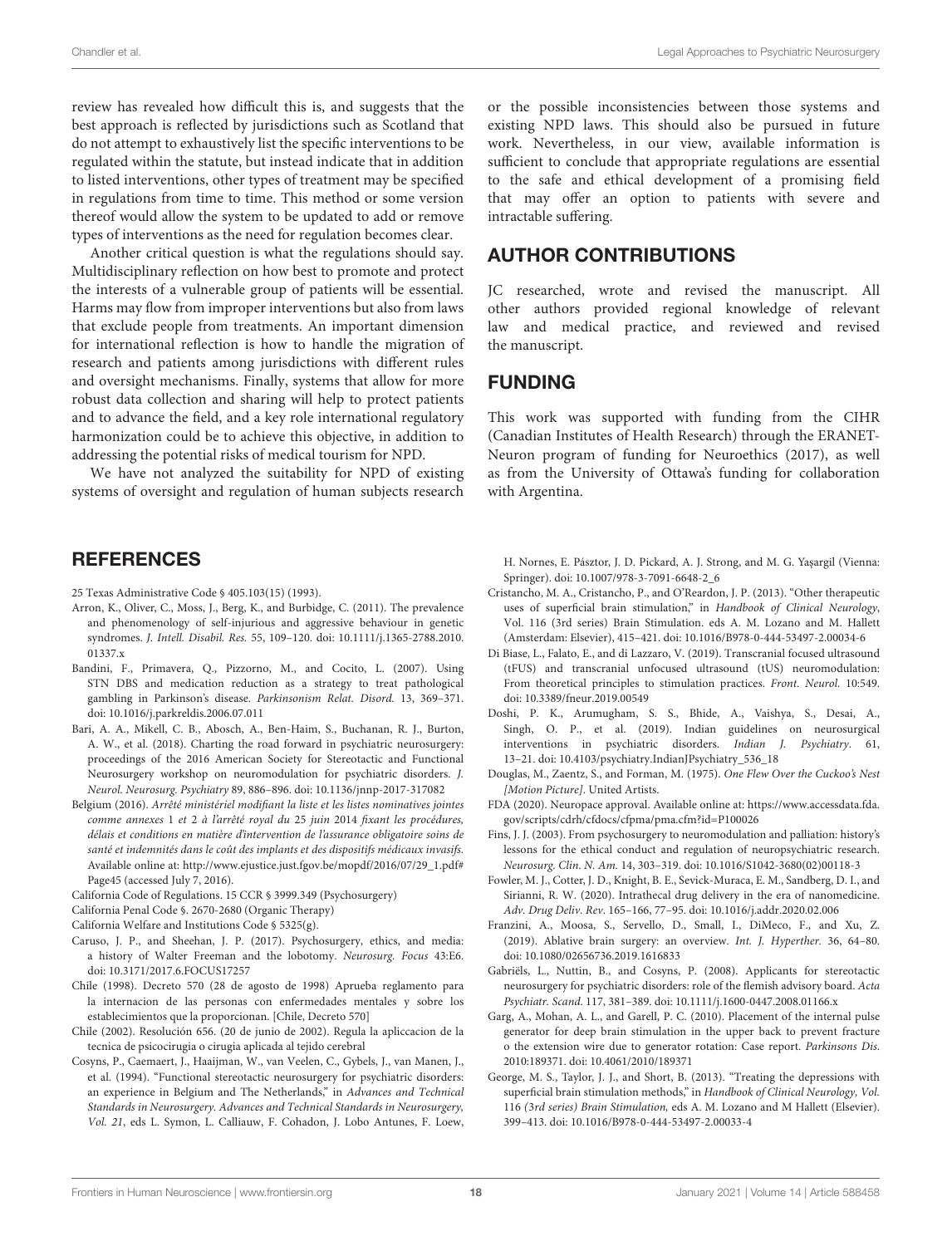- <span id="page-18-51"></span>Gouveia, F. V., Hamani, C., Fonoff, E. T., Brentani, H., Alho, E. J. L., de Morais, R. M. C. B., et al. (2019). Amydala and hypothalamus: Historical overview with focus on aggression. Neurosurgery 85, 11–30. doi: [10.1093/neuros/nyy635](https://doi.org/10.1093/neuros/nyy635)
- <span id="page-18-18"></span>Grossman, N., Bono, D., Dedic, N., Kodandaramaiah, S. B., Rudenko, A., Suk, H. J., et al. (2017). Noninvasive deep brain stimulation via temporally interfering electric fields. Cell [169, 1029–1041.e16. doi: 10.1016/j.cell.2017.](https://doi.org/10.1016/j.cell.2017.05.024) 05.024
- <span id="page-18-10"></span>Hariz, M., and Hariz, G. (2013). "Therapeutic stimulation versus ablation," in Handbook of Clinical Neurology, Vol. 116 (3rd series) Brain Stimulation, eds A. M. Lozano and M/Hallett (Amsterdam: Elsevier), 63–71. doi: [10.1016/B978-0-444-53497-2.00006-1](https://doi.org/10.1016/B978-0-444-53497-2.00006-1)
- <span id="page-18-19"></span>Hell, F., Palleis, C., Mehrkens, J. H., Koeglsperger, T., and Botzel, K. (2019). Deep brain stimulation programming 2.0: Future perspectives for target identification and adaptive closed loop stimulation. Front. Neurol. 10:314. doi: [10.3389/fneur.2019.00314](https://doi.org/10.3389/fneur.2019.00314)
- <span id="page-18-56"></span>Idowu, E. O., and Adewole, O. A. (2015). Spectrum of neurosurgical complications following medical tourism: challenges of patients without borders. Afr. Health Sci. 15, 240–245. doi: [10.4314/ahs.v15i1.31](https://doi.org/10.4314/ahs.v15i1.31)
- <span id="page-18-4"></span>Kesey, K. (1962). One Flew Over the Cuckoo's Nest. Viking Press and Signet Books. New York NY: Viking Press.
- <span id="page-18-14"></span>Lee, D. J., Lozano, C. S., Dallapiazza, R. F., and Lozano, A. M. (2019). Current and future directions of deep brain stimulation for neurological and psychiatric disorders. J. Neurosurg. 131, 333–342. doi: [10.3171/2019.4.JNS181761](https://doi.org/10.3171/2019.4.JNS181761)
- <span id="page-18-17"></span>Lefaucheur, J. P., Aleman, A., Baeken, C., Benninger, D. H., Brunelin, J., Di Lazzaro, V., et al. (2020). Evidence-based guidelines on the therapeutic use of repetitive transcranial magnetic stimulation (rTMS): An update (2014–2018). Clin. Neurophysiol. 131, 474–528. doi: [10.1016/j.clinph.2020.02.003](https://doi.org/10.1016/j.clinph.2020.02.003)
- <span id="page-18-16"></span>Lefaucheur, J. P., Antal, A., Ayache, S. S., Benninger, D. H., Brunelin, J., Cogiamaniam, F., et al. (2017). Evidence-based guidelines on the therapeutic use of transcranial direct current stimulation (tDCS). Clin. Neurophysiol. 128, 56–92. doi: [10.1016/j.clinph.2016.10.087](https://doi.org/10.1016/j.clinph.2016.10.087)
- <span id="page-18-37"></span>Lei de Saúde Mental Lei No. 36/98. Diário da República no. 169/1998, Série I-A de 1998-07-24. As amended. [Portugal]
- <span id="page-18-39"></span>Ley Numero 20.584. Regula los derechos y deberes que tienen las personas en relacion con acciones vinculadas a su atencion en salud. [Chile, Ley]
- <span id="page-18-47"></span>Mallet, L., Mesnage, V., Houeto, J. L., Pelissolo, A., Yelnik, J., Behar, C., et al. (2002). Compulsions, Parkinson's disease, and stimulation. Lancet 360, 1302–1304. doi: [10.1016/S0140-6736\(02\)11339-0](https://doi.org/10.1016/S0140-6736(02)11339-0)
- <span id="page-18-12"></span>Mayberg, H. S., Lozano, A. M., Voon, V., McNeely, H. E., Seminowicz, D., Hamani, C., et al. (2005). Deep brain stimulation for treatment resistant depression. Neuron 45, 651–660. doi: [10.1016/j.neuron.2005.02.014](https://doi.org/10.1016/j.neuron.2005.02.014)
- <span id="page-18-33"></span>Mental Health (Care and Treatment) (Scotland) Act (2003). 2003 asp 13. [Scotland]
- <span id="page-18-21"></span>Mental Health (Compulsory Assessment and Treatment) Act (1992). [New Zealand]
- <span id="page-18-32"></span>Mental Health (Hospital, Guardianship and Treatment) (England) Regulations (2008). No. 1184 [United Kingdom]
- <span id="page-18-34"></span>Mental Health (Medical treatment subject to safeguards) (Section 234) (Scotland) Regulations 2005, 2005. No. 291. [Scotland]
- <span id="page-18-35"></span>Mental Health (Medical treatment subject to safeguards) (Section 237) (Scotland) Regulations 2005, 2005. No. 292. [Scotland]
- <span id="page-18-31"></span>Mental Health Act (1983). 1983 c. 20 [United Kingdom]
- <span id="page-18-40"></span>Mental Health Act (2000). c. M-13. [Alberta, Canada]
- <span id="page-18-36"></span>Mental Health Act (2001). no. 25 of 2001 [Ireland].
- <span id="page-18-24"></span>Mental Health Act (2007). No. 8. [New South Wales Australia]
- <span id="page-18-22"></span>Mental Health Act (2009). [South Australia]
- <span id="page-18-29"></span>Mental Health Act (2010). [Fiji]
- <span id="page-18-23"></span>Mental Health Act (2014a). No. 26 of (2014). [Victoria, Australia]
- <span id="page-18-50"></span>Mental Health Act (2014b). [Western Australia]
- <span id="page-18-26"></span>Mental Health Act (2015). A2015-38 [Australian Capital Territory]
- <span id="page-18-27"></span>Mental Health Act (2016). [Queensland, Australia]
- <span id="page-18-20"></span>Mental Health Act R.S.O. (1990). c. M.7 [Ontario, Canada]
- <span id="page-18-25"></span>Mental Health Regulation (2019). 2019-430 [New South Wales, Australia]
- <span id="page-18-28"></span>Mental Health Regulation (2017). No. 16 [Queensland]
- <span id="page-18-41"></span>Mental Health Services Act, S.S. 1984-85-86, c. M-13.1 [Saskatchewan, Canada]. doi: [10.1002/yd.23319842304](https://doi.org/10.1002/yd.23319842304)
- <span id="page-18-49"></span><span id="page-18-30"></span>Mental Health and Related Services Act (1998). [Northern Territory, Australia] Mental Healthcare Act, (2017). No. 10 of (2017). [India]
- <span id="page-18-46"></span>Micieli, R., Rios, A. L. L., Aguilar, R. P., Posada, L. F. B., Hutchison, W. D. (2016). Single-unit analysis of the human posterior hypothalamus and red nucleus during deep brain stimulation for aggressivity. J. Neurosurg. 126, 1158–1164. doi: [10.3171/2016.4.JNS141704](https://doi.org/10.3171/2016.4.JNS141704)
- <span id="page-18-55"></span>Neurosurgery in Mexico (2020). Functional Neurosurgery. Neurosurgery in Mexico (NSMX). Available online at: [https://neurosurgeryinmexico.com/functional](https://neurosurgeryinmexico.com/functional-neurosurgery/)[neurosurgery/](https://neurosurgeryinmexico.com/functional-neurosurgery/)
- <span id="page-18-48"></span>Nudeshima, T., and Taira, T. (2017). A brief note on the history of psychosurgery in Japan. Neurosurg. Focus 43:E13. doi: [10.3171/2017.6.FOCUS17255](https://doi.org/10.3171/2017.6.FOCUS17255)
- <span id="page-18-11"></span>Nuttin, B., Cosyns, P., Demeulemeester, H., Gybels, J., and Meyerson, B. (1999). Electrical stimulation in anterior limbs of internal capsules in patients with obsessive-compulsive disorder. Lancet 354:1526. doi: [10.1016/S0140-6736\(99\)02376-4](https://doi.org/10.1016/S0140-6736(99)02376-4)
- <span id="page-18-7"></span>Nuttin, B., Wu, H., Mayberg, H., Hariz, M, Gabriëls, L., Galert, T., et al. (2014). Consensus on guidelines for stereotactic neurosurgery for psychiatric disorders. J. Neurol. Neurosurg. Psychiatry 85, 1003–1008. doi: [10.1136/jnnp-2013-306580](https://doi.org/10.1136/jnnp-2013-306580) Oregon Revised Statutes § 677.190.
- <span id="page-18-44"></span><span id="page-18-5"></span>Pflaum, L., Lauria, H. E., and Subiela, E. (1986). Hombre mirando al sudeste. Argentina : Cinemat.
- <span id="page-18-0"></span>Pressman, J. D. (1998). Last Resort : Psychosurgery and the Limits of Medicine. Cambridge: Cambridge University Press
- <span id="page-18-52"></span>Ramirez-Zamora, A., Giordano, J., Boyden, E. S., Gradinaru, V., Gunduz, A., Starr, P. A., et al. (2019). Proceedings of the sixth deep brain stimulation think tank modulation of brain networks and application of advanced neuroimaging, neurophysiology, and optogenetics. Front. Neurosci. 13:936. doi: [10.3389/fnins.2019.00936](https://doi.org/10.3389/fnins.2019.00936)
- <span id="page-18-38"></span>Resolução, C. F. M., and no. 2.057/2013, publicada no D.O.U. de 12 de nov. (2013). Seção I, p. 165-71, modificada pela Resolução CFM no. 2.153/2016, modificada pela Resolução CFM no.2.165/2017. Brazil.
- <span id="page-18-42"></span>Revised Statutes of Missouri 630.005(27).
- <span id="page-18-1"></span>Robison, R. A., Taghva, A., Liu, C. Y., and Apuzzo, M. L. J. (2012). Surgery of the mind, mood and conscious state : an idea in evolution. World Neurosurg. 77, 662–686. doi: [10.1016/j.wneu.2012.03.005](https://doi.org/10.1016/j.wneu.2012.03.005)
- <span id="page-18-13"></span>Schiff, N. D., Giacino, J. T., Kalmar, K., Victor, J. D., Baker, K., Gerber, M., et al. (2007). Behavioral improvements with thalamic stimulation after severe traumatic brain injury. Nature 448, 600–603. doi: [10.1038/nature06041](https://doi.org/10.1038/nature06041)
- <span id="page-18-9"></span>Solan, L. M. (2010). The Language of Statutes: Laws and their<br>Interpretation. Chicago, IL: University of Chicago Press. Interpretation. Chicago, IL: University of Chicago Press. doi: [10.7208/chicago/9780226767987.001.0001](https://doi.org/10.7208/chicago/9780226767987.001.0001)
- <span id="page-18-3"></span>Spiegel, S., and Mankiewicz, J. L. (1959). Suddenly last summer [Motion Picture]. US: Columbia Pictures.
- <span id="page-18-15"></span>Tronnier, V., and Rasche, D. (2013). "Epidural and subdural stimulation," in Handbook of Clinical Neurology, Vol. 116 (3rd series) Brain Stimulation, eds A. M. Lozano and M. Hallett (Amsterdam: Elsevier). 343–351. doi: [10.1016/B978-0-444-53497-2.00028-0](https://doi.org/10.1016/B978-0-444-53497-2.00028-0)
- <span id="page-18-53"></span>United States National Commission for the Protection of Human Subjects of Biomedical and Behavioral Research (1977). Psychosurgery: Report and Recommendations. DHEW Publication No. (OS) 77-0001, Washington DC: United States National Commission for the Protection of Human Subjects of Biomedical and Behavioral Research. Available online at: [https://videocast.nih.](https://videocast.nih.gov/pdf/ohrp_psychosurgery.pdf) [gov/pdf/ohrp\\_psychosurgery.pdf](https://videocast.nih.gov/pdf/ohrp_psychosurgery.pdf)
- <span id="page-18-6"></span>United States National Commission for the Protection of Human Subjects of Biomedical and Behavioral Research (1979). Belmont Report: Ethical Principles and Guidelines for the Protection of Human Subjects of Research. DHEW Pub. No. (OS) 78-0012, Washington DC: United States National Commission for the Protection of Human Subjects of Biomedical and Behavioral Research. Available online at: [https://videocast.nih.gov/pdf/ohrp\\_belmont\\_report.pdf](https://videocast.nih.gov/pdf/ohrp_belmont_report.pdf)
- <span id="page-18-43"></span>Utah Administrative Code R523-8-5(1)(c) (2015).
- <span id="page-18-54"></span>Victoria Psychosurgery Review Board and 2011/2012 Annual Report Melbourne: (2012). Available online at: [https://www.parliament.vic.gov.au/file\\_uploads/](https://www.parliament.vic.gov.au/file_uploads/VicPsychosurgeryReviewBoard2011-12_T9TFYnJy.pdf) [VicPsychosurgeryReviewBoard2011-12\\_T9TFYnJy.pdf](https://www.parliament.vic.gov.au/file_uploads/VicPsychosurgeryReviewBoard2011-12_T9TFYnJy.pdf)
- <span id="page-18-8"></span>Visser-Vandewalle, V. (2014). Psychosurgery guidelines–friction between ideal and reality. Nat. Rev. Neurosci. 10, 310–311. doi: [10.1038/nrneurol.2014.68](https://doi.org/10.1038/nrneurol.2014.68)
- <span id="page-18-45"></span>Wiebe, S., Blume, W. T., Girvin, J. P., and Eliasziw, M. (2001). A randomized, controlled trial of surgery for temporal lobe epilepsy. N. Engl. J. Med. 345, 311–318. doi: [10.1056/NEJM200108023450501](https://doi.org/10.1056/NEJM200108023450501)
- <span id="page-18-2"></span>Williams, T. (1958). Suddenly Last Summer. New York, NY: Dramatists Play Service.